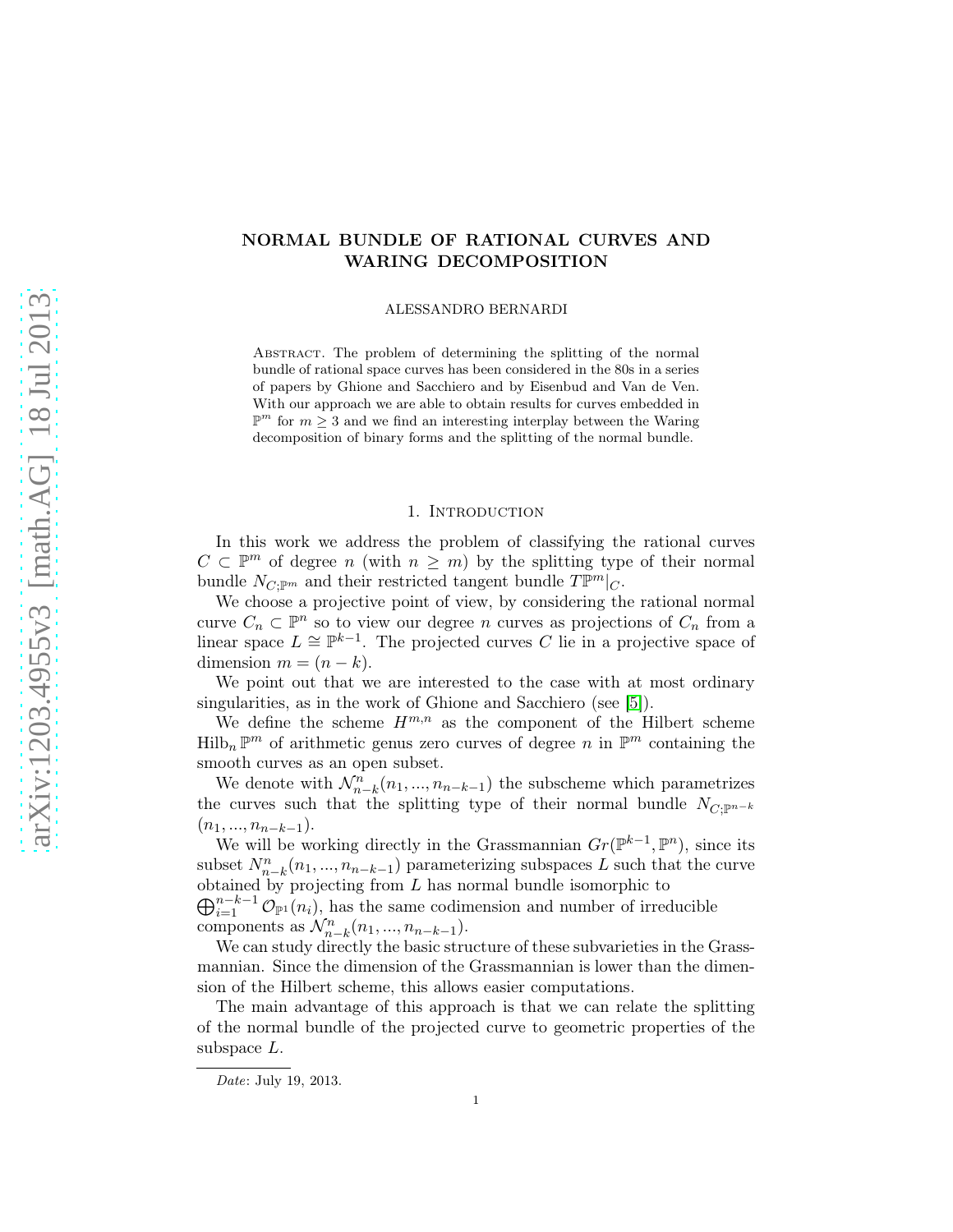The main novelty is the interplay between the Waring decomposition and some geometric properties of the subspace L.

A Waring decomposition of a polynomial  $f$  of degree  $n$  is an expression  $f = \sum_{i=1}^p l_i^n$  where  $\deg l_i = 1$ . Such an expression means that the point corresponding to f in  $\mathbb{P}^n \cong \mathbb{P}(\mathbb{C}[s,t]_n)$  belongs to a  $(p-1)$ -secant space  $\mathbb{P}^p$ to the rational normal curves. More recent contributions for the simultaneous Waring problem can be found in the work of Iarrobino (see [\[1\]](#page-18-1)).

For all  $n \in \mathbb{N}$ , we define  $\rho_r^{n,k} \in \mathbb{N}$  as follow:

$$
\rho_r^{n,k} := \begin{cases} n - 3k + r - 1, & \text{for } 3k < n - 1 \text{ and } r \le 2k - 1; \\ r, & \text{for } 3k \ge n - 1 \text{ and } 1 \le r < n - k. \end{cases}
$$

When  $\rho_r^{n,k} \le (n-k+1)/3$ , we prove (Theorem [4.5,](#page-13-0) p[.14\)](#page-13-0) that the following conditions are equivalent:

i) the curve  $C = \pi_L(C_n) \subset \mathbb{P}^{n-k}$  projected from  $L \cong \mathbb{P}^{k-1}$ , has

$$
N_{\pi_L(C_n);\mathbb{P}^{n-k}} \cong \mathcal{O}_{\mathbb{P}^1}(n+2)^{\rho_r^{n,k}} \oplus \mathcal{F},
$$

where  $\deg(\mathcal{F}^{\vee}(n+2)) = -2k$  and  $\mathcal{F} \cong \bigoplus_{i=1}^{n-1-\rho_r^{n,k}-k} \mathcal{O}_{\mathbb{P}^1}(l_i)$ , with  $l_i > n+3$ ;

ii) the centre of projection  $L \cong \mathbb{P}^{k-1}$  is contained in the base locus of a linear system  $\Phi$  generated by  $\rho_r$  linearly independent  $\mathbb{P}^{n-3}$ 's which intersect  $C_n$  in degree  $n-2$ .

We want to point out that the summand  $\mathcal{O}_{\mathbb{P}^1}(n+2)$  is of particular interest because it has the smallest possible degree in the splitting decomposition for normal bundle in the ordinary singularities case. Moreover we prove (Theorem [4.8,](#page-14-0) p[.15\)](#page-14-0) the following result:

**Theorem** *For any*  $0 \le \alpha \le n - k - 2$ *, the varieties parametrizing rational*  $curves C of degree n in  $\mathbb{P}^{n-k}$  whose normal bundle  $N_{C,\mathbb{P}^{n-k}}$  has the summand$  $\mathcal{O}_C(n+2)^\alpha$  *is irreducible.* 

This kind of problems has been considered in the 80s in a series of papers in the case of rational curves in  $\mathbb{P}^3$  by Ghione and Sacchiero (see [\[5\]](#page-18-0) and [\[17\]](#page-19-0)) and by Eisenbud and Van de Ven (see [\[3\]](#page-18-2) and [\[4\]](#page-18-3)). They used two different points of view but their results can be resumed in the following way:

the varieties  $N_3^n(n_1, n_2)$ , for any  $n_1 + n_2 = 2n - 2$ , are irreducible of codimension  $\text{codim}(N_3^n(n_1, n_2)) = \dim Ext^1(N_{C; \mathbb{P}^3} N_{C; \mathbb{P}^3})$ , for a general  $C \in$  $N_3^n(n_1, n_2)$ .

Few facts in this line of research are known for  $\mathbb{P}^m$ , with  $m = n - k \geq 4$ . The only two papers devoted to this case are the ones of Sacchiero (see [\[16\]](#page-19-1)) and of Miret (see [\[11\]](#page-18-4)).

We work also with the splitting of the restricted tangent bundle  $T\mathbb{P}^{n-k}|_{\pi_L(C_n)}$ . The first results in this direction were given by Ramella in her doctoral thesis (see [\[15\]](#page-19-2)) where she proved that the splitting of the normal bundle and of the tangent bundle are surprisingly very little related. Let us mention that Verdier claimed (without proof) in [\[19\]](#page-19-3) a very general result, saying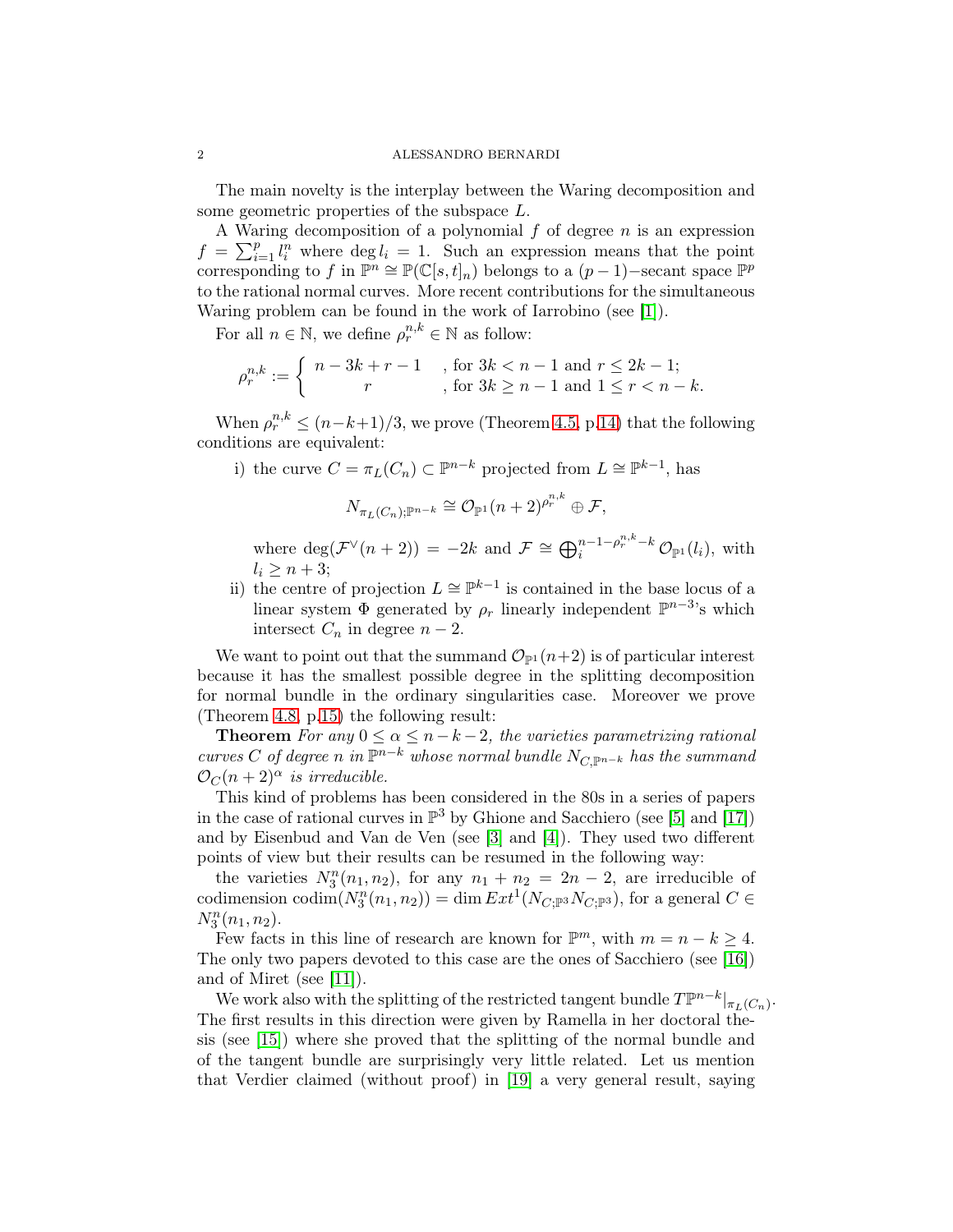that the varieties of rational curves of degree n in any  $\mathbb{P}^{n-k}$  with fixed splitting type of their restricted tangent bundle are irreducible of codimension  $ext^{1}(T\mathbb{P}^{n-k}|_{C}(-1), T\mathbb{P}^{n-k}|_{C}(-1)).$  The proof of this result was clarified later by Ramella (see [\[14\]](#page-19-4)).

For all  $n \in \mathbb{N}$ , let us define  $\delta_r^{n,k} \in \mathbb{N}$  as follow:

$$
\delta_r^{n,k} := \left\{ \begin{array}{c} r \\ n - 3k + r - 1 \end{array}, \text{ for } 2k \le n \text{ and } 1 \le 2r \le k - 1; \\ \text{, for } 2k > n \text{ and } r \le n - k - 1.
$$

When  $\delta_r^{n,k} \leq (n-k+1)/2$ , we prove in Theorem [4.12](#page-15-0) (p[.16\)](#page-15-0) a similar result to what is done in Theorem [4.5](#page-13-0) for the normal bundle. Namely, we have that the following conditions are equivalent:

i) the curve  $C = \pi_L(C_n) \subset \mathbb{P}^{n-k}$  projected from  $L \cong \mathbb{P}^{k-1}$ , has

$$
T\mathbb{P}^{n-k}|_{\pi_L(C_n)} \cong \mathcal{O}_{\mathbb{P}^1}(n+1)^{\delta_r^{n,k}} \oplus \mathcal{O}_{\mathbb{P}^1}(n+1+B)^{A-k+B\cdot A} \oplus \mathcal{O}_{\mathbb{P}^1}(n+2+B)^{k-B\cdot A}),
$$
  
where  $A = n - \delta_r^{n,k} - k$  and  $B = \lfloor \frac{k}{A} \rfloor$ .

ii) the centre of projection  $L \cong \mathbb{P}^{k-1}$  is contained in the base locus of a linear system  $\Phi$  generated by  $\delta_r^{n,k}$  linearly independent  $\mathbb{P}^{n-2}$ 's which intersect  $C_n$  in degree  $n-1$ .

In the last section we describe the case of rational space curves of degree 5. In this case the geometric description allows also to prove the irreducibility and to compute the codimension and the multi-degree of  $N_3^5(7, 11)$ .

In particular we prove in Theorem [5.7](#page-18-5) (p[.19\)](#page-18-5) the following result:

 $N_2^5(7, 11)$  is an irreducible variety of codimension 3 and bidegree  $(1, 6)$ formed by the lines  $L \cong \mathbb{P}^1$  that belong to a 3-secant plane to the rational normal curve  $C_5$ .

More recent contributions in the case of plane curves can be found in the work of Gimigliano, Harbourne and Ida (see [\[6\]](#page-18-6)) where they related the above problems to the problem of determining the resolution of plane fat point schemes.

### 2. Apolarity and Waring's Problem

2.1. Catalecticant and Apolarity Setup. In the following section we want to fix the notation and to recall some results about connection with apolarity theory, catalecticant homomorphisms for binary forms and secant varieties of rational normal curves (see [\[10\]](#page-18-7)).

2.1.1. *Contraction Action and Catalecticant Morphism.* Let V be a complex vector space with dim<sub>C</sub>  $V = 2$  and basis  $x_0, x_1$ . We consider the ring of homogeneous polynomial  $S = \bigoplus_{i \geq 0} \text{Sym}^i V$ , where  $\text{Sym}^i V$  is the *i*-th symmetric power of V. The dual basis of  $V^{\vee}$  can be denoted by  $\partial_0 = \frac{\partial}{\partial x}$  $\frac{\partial}{\partial x_0}, \partial_1 = \frac{\partial}{\partial x}$  $\frac{\partial}{\partial x_1}$  and  $T = \bigoplus_{i \geq 0} \text{Sym}^i V^\vee$  is the dual ring of S. The  $\partial_i$ 's are operators acting on the  $x_j$ 's and viceversa. This is called the contraction action.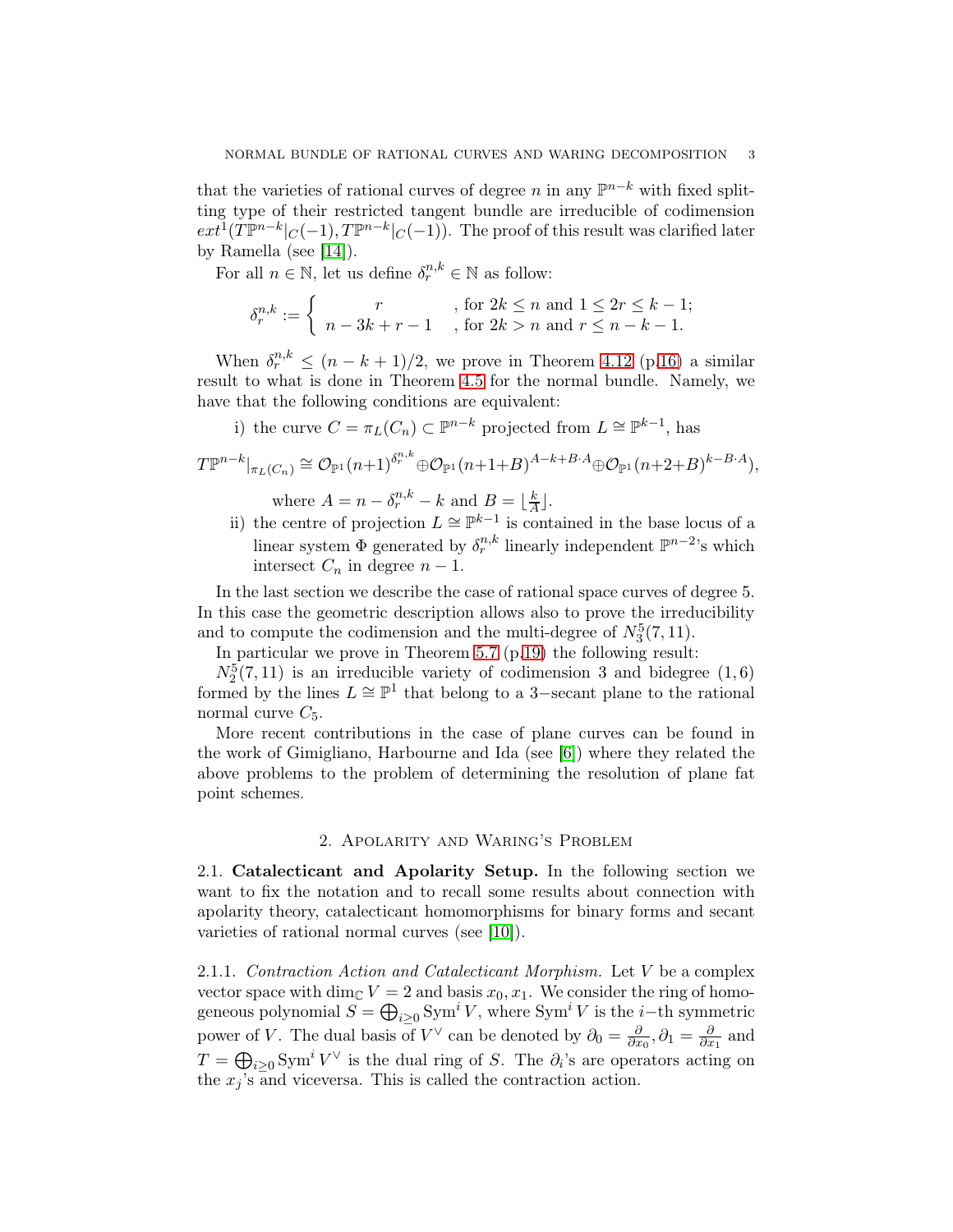**Definition 2.1.** If we fix a form  $f \in \text{Sym}^n V$ , we can associate to f a catalecticant homomorphism for all  $1 \leq e \leq n-1$ :

 $C_f(e, n-e) : \text{Sym}^{n-e} V^{\vee} \to \text{Sym}^e V, \text{ where } \phi \to \phi \circ f,$ 

the corresponding matrix is called the catalecticant matrix  $Cat_f (e, n - e)$ , where we choose as basis for S the monomials  $x^{[E]} = \frac{1}{e_0!}$  $\frac{1}{e_0!e_1!}x_0^{e_0}$  $_{0}^{e_0}x_1^{e_1}$  with  $E=$  $(e_0, e_1) \in \mathbb{N}^2$  and  $e_0 + e_1 = e$ . For a binary form  $f \in \text{Sym}^n V$ :

$$
f = a_0 x_0^n + \dots + \binom{n}{d} a_d x_0^{n-d} x_1^d + \dots + a_n x_1^n,
$$

the corresponding e−th catalecticant matrix is :

$$
\text{Cat}_f(e, n-e) = \left( \begin{array}{cccc} a_0 & a_1 & \cdots & a_{n-e-1} & a_{n-e} \\ a_1 & a_2 & \cdots & a_{n-e} & a_{n-e+1} \\ \vdots & \vdots & \ddots & \vdots & \vdots \\ a_{e-1} & a_e & \cdots & a_{n-2} & a_{n-1} \\ a_e & a_{e+1} & \cdots & a_{n-1} & a_n \end{array} \right).
$$

*Remark* 2.2. Clearly the transpose  $Cat_f(e, n - e)^t$  satisfies:

$$
Cat_f(e, n - e)t = Cat_f(n - e, e).
$$

**Definition 2.3.** To each element  $f \in S_n$  we can associate the ideal  $I_f =$ Ann(f) in T, consisting of polynomials  $\phi$  such that  $\phi \circ f = 0$ . We call  $\phi$  and f *apolar* to each other and  $I_f$  is the *apolar ideal* of f.

One associates to f also the quotient algebra  $A_f = T/I_f$ . Macaulay called the ideal  $I_f$  a "principal system", while we know them as Gorenstein ideals, since  $A_f$  is a Gorenstein Artin algebra.

If  $p = (a_0, a_1) \in \mathbb{C}^2$ , let  $L_p$  denote the linear form:

$$
L_p = a_0 x_0 + a_1 x_1 \in S_1.
$$

*Remark* 2.4*.* We have the following useful equality:

$$
\phi \circ L_p^n = \phi(p)L_p^{n-e},
$$

for all  $\phi \in T_e$ ,  $e \leq n$  and any  $L_p$ . With abuse of notation we will write  $\phi(L_p)$ for  $\phi(p)$ .

**Definition 2.5.** Consider the forms  $f \in S_n$  that can be written as a sum:

$$
f = L_1^n + \dots + L_s^n,
$$

for some choice of linear forms  $L_1, ..., L_s \in S_1$ . They form the image of the regular map:

$$
\mu: \overbrace{S_1 \times \ldots \times S_1}^{s-times} \to S_n,
$$

defined by  $\mu(L_1, ..., L_s) = L_1^n + ... L_s^n$ . Let us denote by  $PS(s, n)$  this image. Its algebraic closure is an irreducible affine variety and it is invariant under multiplication by elements of  $\mathbb{C}^*$ .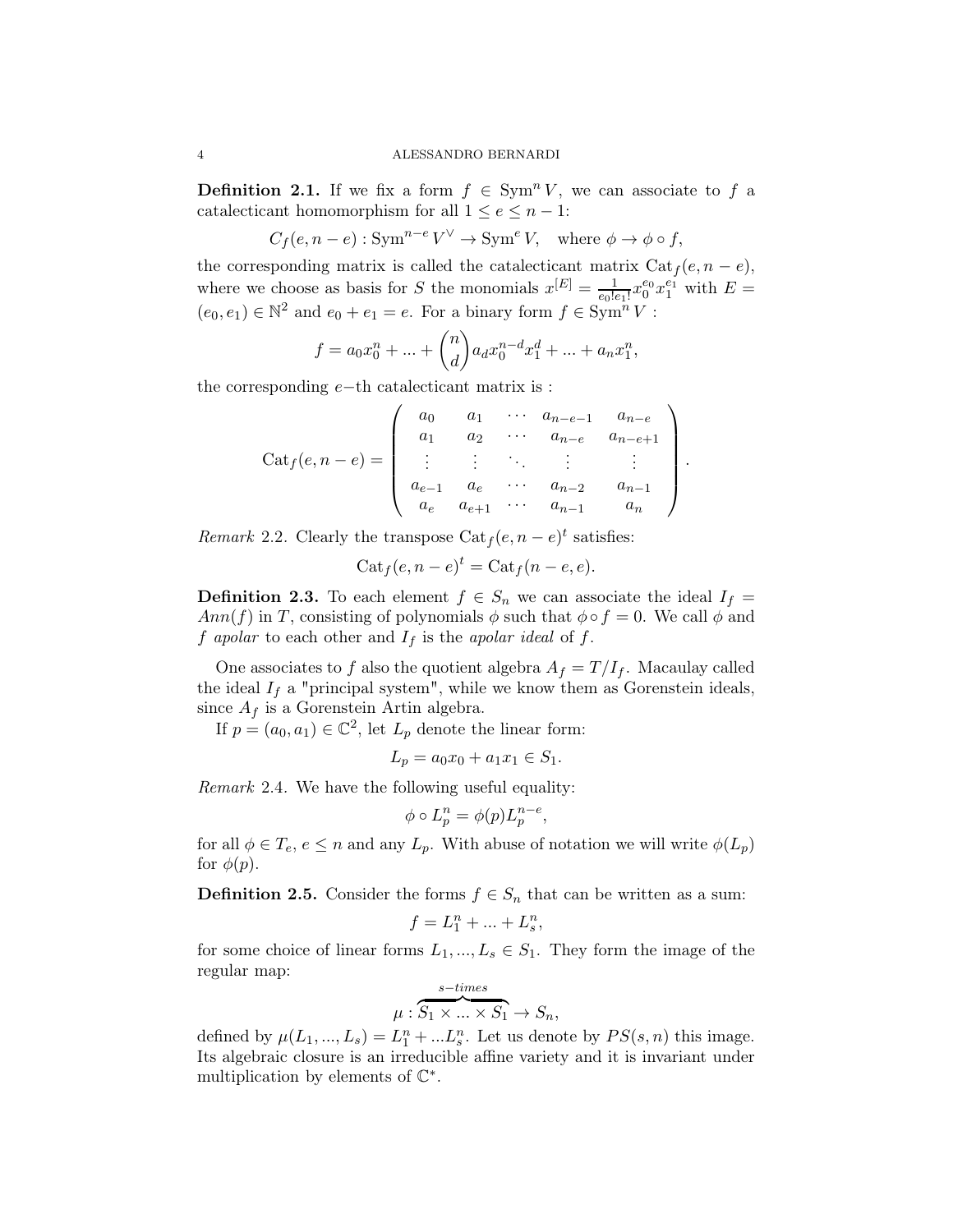<span id="page-4-0"></span>*Remark* 2.6. If we consider the Veronese  $n$ -th map  $\nu_n : \mathbb{P}^1 \to \mathbb{P}^n$ , its image  $C_n = \nu_n(\mathbb{P}^1), \mathbb{P}^1 \cong \mathbb{P}(S_1)$  is the rational normal curve of degree  $n, C_n \subset$  $\mathbb{P}^n \cong \mathbb{P}(S_n)$ . If  $s \leq \dim_{\mathbb{C}} T_n = n+1$ , then for any forms  $L_1, ..., L_s$  the projectivization of the span  $\langle L_1^n, ..., L_s^n \rangle$  is an  $(s-1)$ -plane that intersects the rational normal curve in the points  $\nu_n(< L_i>) = < L_i^n >$ ,  $i = 1, ..., s$ . Thus  $\overline{PPS(s,n)}$  is exactly the s−secant variety to the rational normal curve:  $\sigma_s(\nu_n(\mathbb{P}^1)).$ 

*Remark* 2.7. If  $f \in PS(s, n)$  and  $f = L_1^n + ... + L_s^n$ , then for  $e \leq n$  and every  $\phi \in T_{n-e}$ , we have:

$$
\phi \circ f = \phi(L_1)L_1^e + \ldots + \phi(L_s)L_s^e.
$$

This shows that  $S_e(f)$  the image of the catalecticant homomorphism  $C_f(e, n-\tau)$ e) has dimension  $\leq s$ . Hence the  $(s+1) \times (s+1)$  minors of the catalecticant matrices  $Cat_f(e, n - e)$  vanish on  $PS(s, n)$ .

2.2. The Grassmannians of secant varieties of curves. It is well known that curves C in  $\mathbb{P}^n$  are not defective (see for example [\[20\]](#page-19-5)), i.e the secant varieties  $\sigma_r(C)$  all have the expected dimension min $\{n, 2r + 1\}$ . Moreover, we have the following well known result (see for example [\[8\]](#page-18-8)):

**Proposition 2.8.** *A smooth, non degenerate projective curve*  $C \subset \mathbb{P}^n$  *is projected isomorphically from a point*  $p \in \mathbb{P}^n$  to  $\mathbb{P}^{n-1}$  *if and only if* p *does not belong to the secant variety*  $\sigma_2(C)$  *of* C.

We are interesting in considering projections of curves from some linear subspace. In this case if a linear span H of  $r + 1$  points of C contains the center of projection, then it determines a  $(r+1)$ −secant space for the image  $C'$  of dimension less then  $r$ . In analogy with the theory of secant varieties  $\sigma_r(C)$  one may ask about the expected dimension of these Grassmannians of secant spaces.

**Definition 2.9.** Let  $C \subset \mathbb{P}^n$  be an irreducible non degenerate curve. We define the secant varieties as  $G_r(C) \subset Gr(\mathbb{P}^r, \mathbb{P}^n)$ , where:

$$
G_r(C) = \overline{\{H \subset \mathbb{P}^n : H \text{ is the span of } r+1 \text{ independent points of } C\}},
$$

and

 $\sigma_r = \overline{\{p \in \mathbb{P}^n : p \in H \text{ for some } H \in G_r(C)\}},$ 

Since C is irreducible, then  $G_r(C)$  is irreducible of dimension  $r + 1$ .

If one considers, in the incidence variety of  $Gr(\mathbb{P}^r, \mathbb{P}^n) \times \mathbb{P}^n$ , the subsets:  $I(C) = \{(H, p) : p \in H, H \text{ is spanned by } r+1 \text{ independent points of } C\},\$ 

then  $G_r(C), \sigma_r(C)$  correspond to the closures of the two natural projections  $I(C) \to Gr(\mathbb{P}^r, \mathbb{P}^n)$  and  $I(C) \to \mathbb{P}^n$ . In particular dim  $I(C) = 2r + 1$  and since C is not defective, the map  $I(C) \to \mathbb{P}^n$  is generically finite when  $2r + 1 \leq n$ , while otherwise it has general fibers of dimension  $2r + 1 - n$ .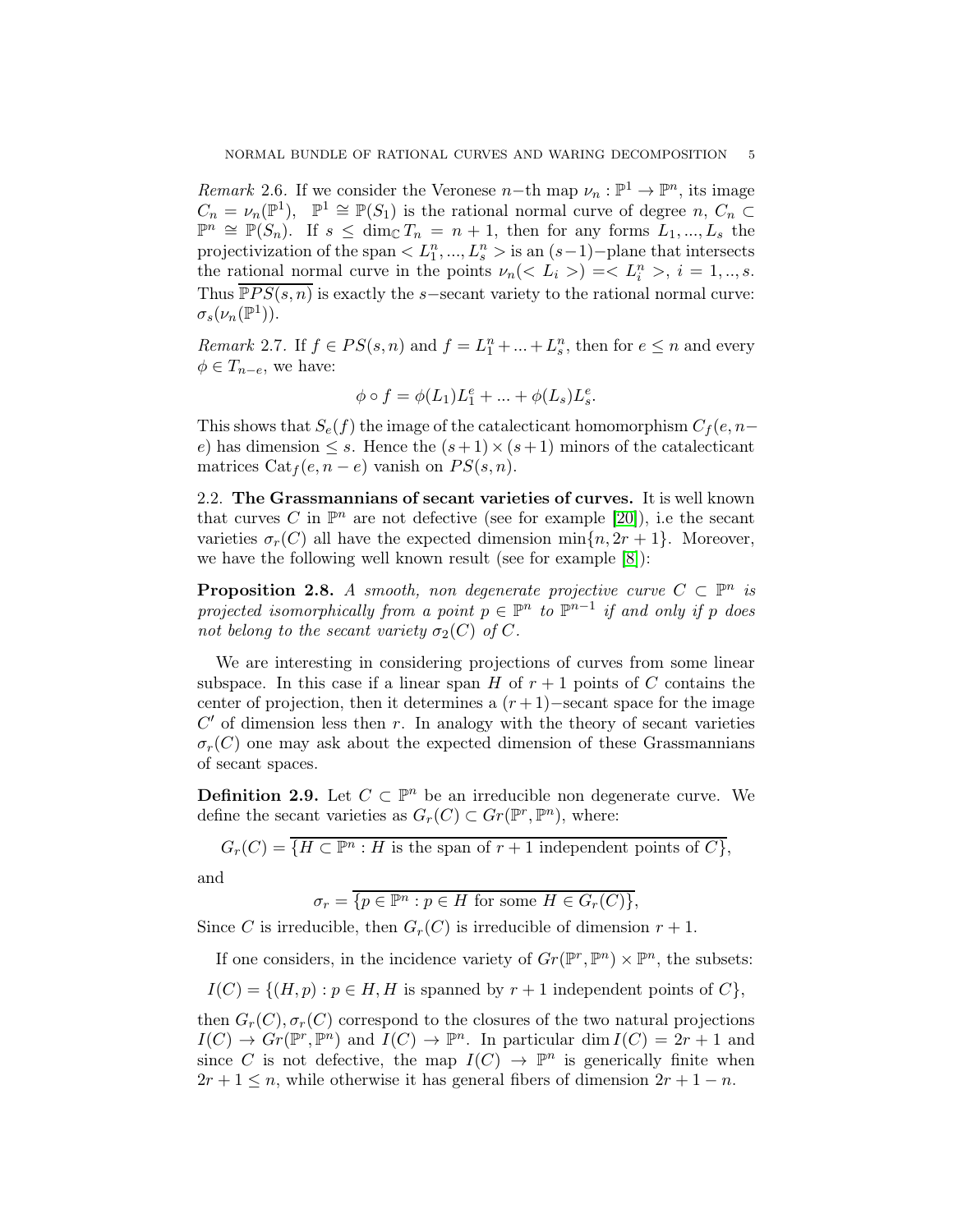**Definition 2.10.** We denote by  $G_{s,r}(C)$  the following subset of  $Gr(\mathbb{P}^s, \mathbb{P}^n)$ :

$$
G_{s,r}(C) = \overline{\{h \in Gr(\mathbb{P}^s, \mathbb{P}^n) : h \subset H \text{ for some } H \in G_r(C)\}}.
$$

These objects are the Grassmannians of secant varieties of C. Observe that  $G_{0,r}(C)$  coincides with  $\sigma_r(C)$ .

The elements of  $G_{s,r}(C)$  are contained in the Grassmannian of s−planes of some  $k$ −plane  $H \in G_r(C)$ . Thus we always have:

$$
\dim G_{s,r}(C) \le \dim Gr(\mathbb{P}^s, \mathbb{P}^r) + G_r(C) = (s+1)(r-s) + k + 1.
$$

Furthermore:

$$
\dim G_{s,r}(C) \le \dim Gr(\mathbb{P}^s, \mathbb{P}^n) = (s+1)(n-s).
$$

**Definition 2.11.** We define the expected dimension of  $G_{s,r}(C)$  as:

 $exp\dim(G_{s,r}(C) = \min\{(s+1)(n-s), (s+1)(r-s)+r+1\}.$ 

Chiantini and Ciliberto proved that the actual dimension of  $G_{s,r}(C)$  is always equal to the expected one.

<span id="page-5-0"></span>**Theorem 2.12** ([\[2\]](#page-18-9)). The dimension of  $G_{s,r}(C)$  is equal to the expected *dimension:*

$$
\min\{(s+1)(n-s), (s+1)(r-s)+r+1\}.
$$

There is a relationship between  $G_{s,r}(C_n)$  and simultaneous additive decompositions of a set of binary forms, as this easy result shows:

<span id="page-5-1"></span>**Proposition 2.13.** Let  $f_0, ..., f_s \in S_n$ . They have a simultaneous additive *decomposition, i.e. there exist*  $L_1, ..., L_{r+1} \in S_1$  *such that:* 

$$
f_i = c_1^i L_1^n + \ldots + c_{r+1}^i L_{r+1}^n, \ \ i=0,...,s,
$$

with  $c_j^i \in \mathbb{C}$ , if and only if the corresponding points  $p_{f_i} \in \mathbb{P}^n$  belong to some (r + 1)−*secant space* H *to* Cn*. If they are linearly independent, we have*  $\langle p_{f_0},...,p_{f_s}\rangle \in G_{s,r}(C_n).$ 

# 3. RATIONAL CURVES OF DEGREE  $n$  in  $\mathbb{P}^{n-k}$

Let  $C \subset \mathbb{P}^{n-k}$ ,  $n - k \geq 2$ , be a rational curve of degree n with only ordinary singularities. By Grothendieck-Segre's theorem (see [\[7\]](#page-18-10)) we can write  $N_{C;\mathbb{P}^{n-k}} = \bigoplus_{i=1}^{n-k-1} \mathcal{O}_{\mathbb{P}^1}(n+d_i)$ . On the other hand we have  $c_1(N_{C;\mathbb{P}^{n-k}})$  $(n-k+1)n-2$ , so  $\sum_{i=1}^{n-k-1} d_i = 2n-2$ . Let  $\psi : \mathbb{P}^1 \to \mathbb{P}^{n-k}$  be the morphism defined by  $\psi_i \in \Gamma(\mathbb{P}^1, \mathcal{O}_{\mathbb{P}^1}(n))$ . Let  $C = \psi(\mathbb{P}^1)$ , we suppose that it has only ordinary singularities, i.e. the map of differential fibre bundles  $\Omega \psi : \psi^* \Omega_{\mathbb{P}^{n-k}} \to \Omega_{\mathbb{P}^1}$  is surjective.

**Definition 3.1.** For rational curves of degree n in  $\mathbb{P}^m$  we define the scheme  $H^{m,n}$  as the component of the Hilbert scheme  $\text{Hilb}_n \mathbb{P}^m$  of rational curves of degree  $n$  in  $\mathbb{P}^m$  containing the smooth curves as an open subset. Moreover we denote with  $N_m^n(n_1, ..., n_{m-1})$  the subscheme of curves with splitting type of their normal bundle  $(n_1, ..., n_{m-1})$  and with  $T_m^n(t_1, ..., t_m)$  the subscheme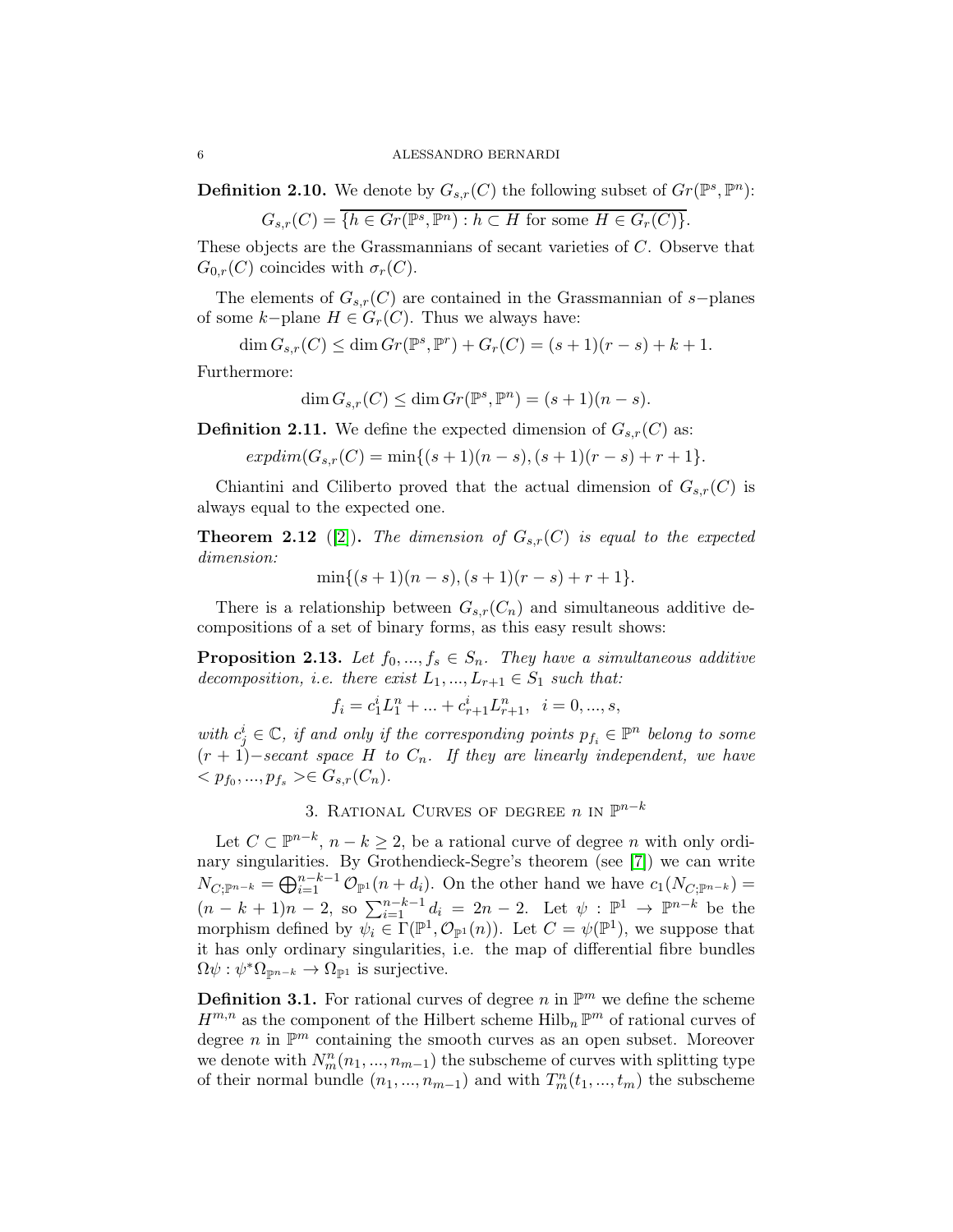of curves for which the splitting type of the restricted tangent bundle is  $(t_1, ..., t_m)$ .

As we noticed in the introduction, we will work directly in the Grassmannian  $Gr(\mathbb{P}^{k-1}, \mathbb{P}^n)$ . The main advantage of this approach is that we can relate the splitting of the normal bundle of the projected curve to geometric properties of the centre of projection L.

Let  $C_n \subset \mathbb{P}^n$  be the rational normal curve of degree n and  $\nu_n : \mathbb{P}^1 \to \mathbb{P}^n$ be the Veronese map, so  $C_n = \nu_n(\mathbb{P}^1)$ . Let  $\pi_L(C_n)$  be the rational curve obtained from  $C_n$  by projection from a  $(k-1)$ -dimensional linear subspace  $L \subset \mathbb{P}^n$  on  $\mathbb{P}^{n-k} \subset \mathbb{P}^n$ . We will suppose that  $\pi_L(C_n)$  has only ordinary singularities. Let  $J(\nu_n)$  be the Jacobian matrix of  $\nu_n$ :

$$
J(\nu_n)=\left(\begin{array}{cccc} ns^{n-1}&\dots&t^{n-1}&0\\0&s^{n-1}&\dots&nt^{n-1}\end{array}\right).
$$

Since we are mainly interested in studying the splitting of the normal bundle of rational curves, we restrict our attention to the case  $k < n - 2$ .

The Euler's exact sequence on  $\mathbb{P}^{n-k}$ , restricted to  $\pi_L(C_n)$  (see [\[9\]](#page-18-11), [\[12\]](#page-19-6)) and the usual one for the normal bundle on  $\pi_L(C_n) \cong \mathbb{P}^1$ , give rise to the following diagram, where  $\deg \mathcal{O}_{\pi_L(C_n)}(1) = 1$ :



where  $N'_{\pi_L(C_n);\mathbb{P}^{n-k}}$  is the equisingular normal sheaf (see Def.3.4.5 [\[18\]](#page-19-7)). Therefore the following exact sequence holds:

(1)

$$
0 \to \mathcal{O}_{\pi_L(C_n)}(1)^2 \xrightarrow{J(\pi_L \circ \nu_n)} \mathcal{O}_{\pi_L(C_n)}(n)^{n-k+1} \to N'_{\pi_L(C_n);\mathbb{P}^{n-k}} \to 0
$$

*Remark* 3.2. We can observe that if  $\pi_L(C_n)$  has only ordinary singularities, then the map of differential is surjective (see [\[5\]](#page-18-0)), so  $N'_{\pi_L(C_n);\mathbb{P}^{n-k}}$  is a vector bundle. We will consider only cases with ordinary singularities, so we will indicate  $N'_{\pi_L(C_n);\mathbb{P}^{n-k}}$  as  $N_{\pi_L(C_n);\mathbb{P}^{n-k}}$ .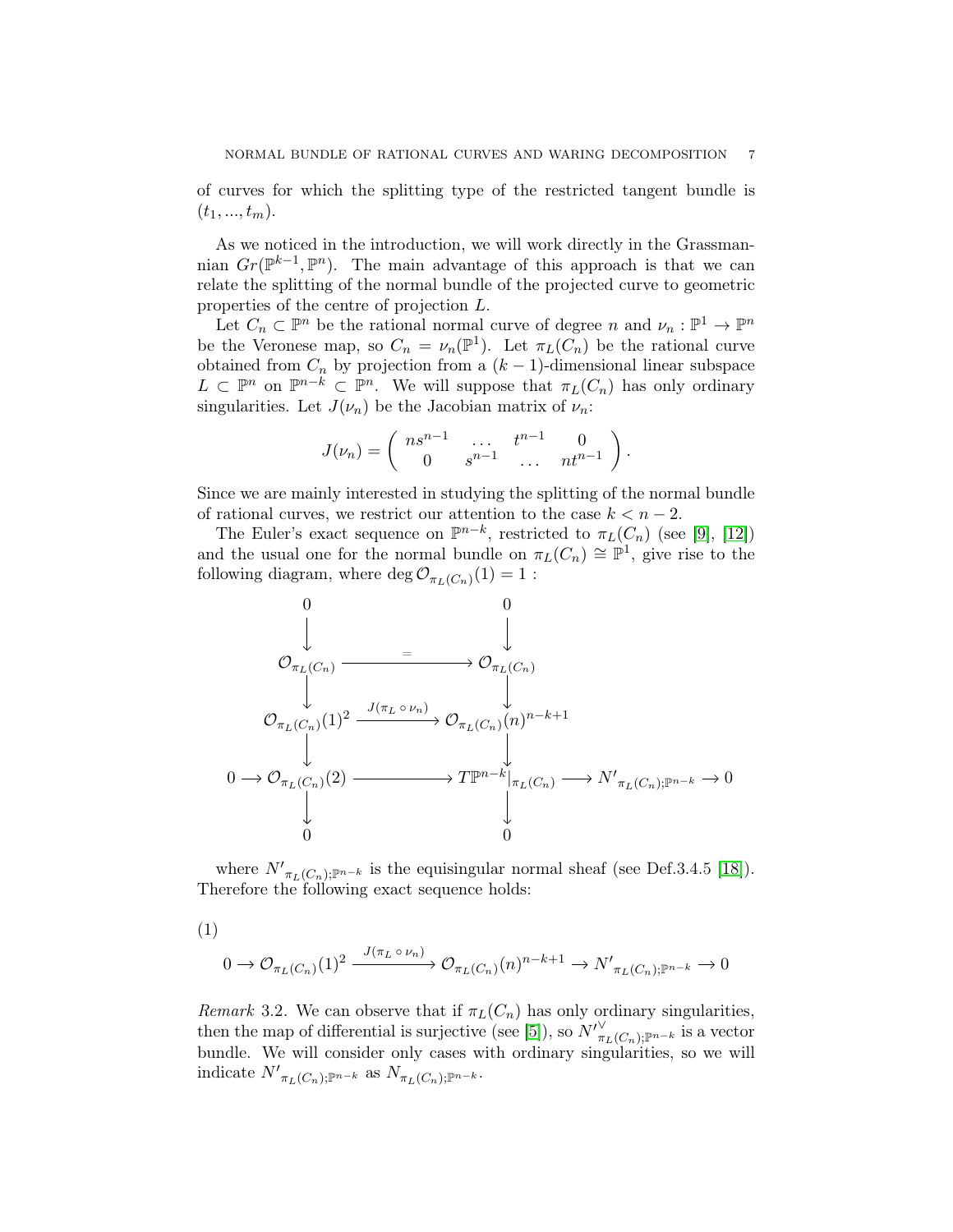*Remark* 3.3*.* We observe that  $deg N_{\pi_L(C_n);\mathbb{P}^{n-k}}(-n) = 2n - 2$ , equivalently  $degN_{\pi_L(C_n);\mathbb{P}^{n-k}} = n^2 - (k-1)n - 2$ . It is a vector bundle of rank  $n - k - 1$ . Moreover by Grothendieck-Segre's theorem (see [\[7\]](#page-18-10))  $N_{\pi_L(C_n);\mathbb{P}^{n-k}}$  splits as:

$$
\bigoplus_{i=1}^{n-k-1} \mathcal{O}_{\pi_L(C_n)}(n_i) \text{ with } n_i \in \mathbb{Z}, \text{ such that } \sum_{i=1}^{n-k-1} n_i = n^2 - (k-1)n - 2,
$$

where, without loss of generality, we can take  $n_1 \leq \cdots \leq n_{n-k-1}$ .

*Remark* 3.4*.* It's easy to show that:

$$
N_{C_n; \mathbb{P}^n} = \mathcal{O}_{C_n}^{n-1}(n+2).
$$

Let us denote by:

$$
Syz(J(\nu_n)) = \begin{pmatrix} t^2 & -2st & s^2 & 0 & 0 & 0 & \dots & \dots & 0 \\ 0 & t^2 & -2st & s^2 & 0 & 0 & \dots & \dots & 0 \\ 0 & 0 & t^2 & -2st & s^2 & 0 & \dots & \dots & 0 \\ \vdots & \vdots & \vdots & \ddots & \vdots & \ddots & \vdots & \ddots & \vdots \\ 0 & \dots & \dots & \dots & \dots & 0 & t^2 & -2st & s^2 \end{pmatrix},
$$

the syzygy of the Jacobian matrix  $J(\nu_n)$ , where  $Syz(J(\nu_n))$  is a  $(n-1) \times$  $(n + 1)$ −matrix.

Moreover we have an exact sequence obtained by the projection  $\pi_L$  twisted by  $\mathcal{O}_{\pi_L(C_n)}(-n)$ :

$$
(2) \t\t 0 \longrightarrow \mathcal{O}_{\pi_L(C_n)}^k \xrightarrow{P} \mathcal{O}_{\pi_L(C_n)}^{n+1} \longrightarrow \mathcal{O}_{\pi_L(C_n)}^{n-k+1} \longrightarrow 0,
$$

where:

$$
P = [p_1 \cdots p_k],
$$

where  $p_i = (a_0^i, ..., a_n^i) \in \mathbb{P}^n$ , for  $i = 1, ..., k$ , are a set of points which generate the subspace  $L \subset \mathbb{P}^n$ .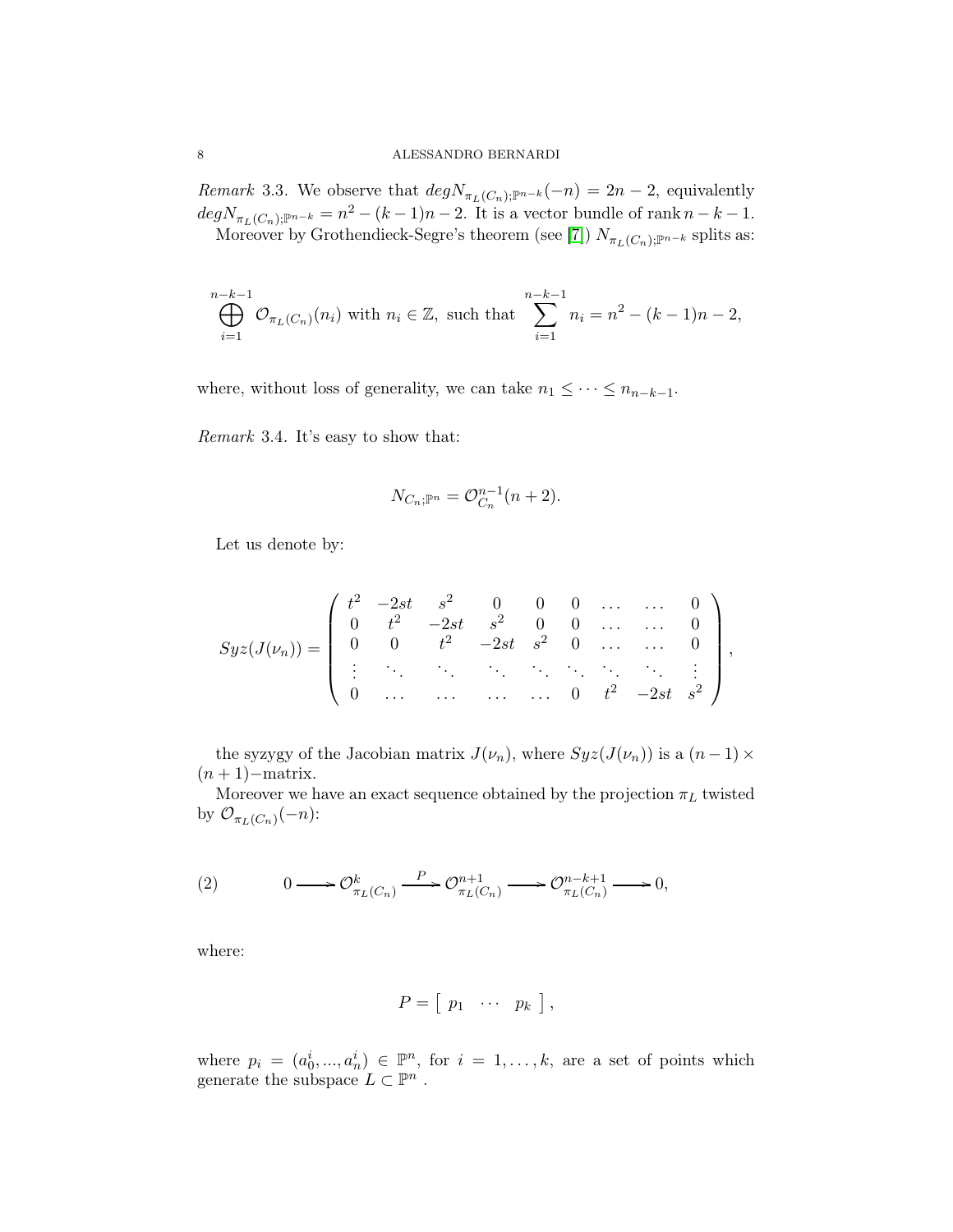Let  $V$  be a 2-dimensional complex vector space, and consider the following diagram: (3)

$$
\begin{array}{ccc}\n & 0 & & \\
 & & \downarrow & \\
 & & \downarrow & \\
0 & \longrightarrow \mathcal{O}_{\pi_L(C_n)}(-n+1)^{\mathcal{U}(\nu_n)} & & \\
 & & \downarrow & \\
0 & \longrightarrow \mathcal{O}_{\pi_L(C_n)}(-n+1)^{\mathcal{U}(\nu_n)} & & \downarrow & \\
 & & \downarrow & & \downarrow & \\
0 & \longrightarrow \mathcal{O}_{\pi_L(C_n)}(-n+1)^{\mathcal{U}(\nu_n)} & & \downarrow & \\
 & & \downarrow & & \downarrow & \\
 & & \downarrow & & \downarrow & \\
 & & \downarrow & & \downarrow & \\
 & & \downarrow & & \downarrow & \\
 & & \downarrow & & \downarrow & \\
 & & \downarrow & & \downarrow & \\
 & & \downarrow & & \downarrow & \\
 & & \downarrow & & \downarrow & \\
 & & \downarrow & & \downarrow & \\
 & & \downarrow & & \downarrow & \\
 & & \downarrow & & \downarrow & \\
 & & \downarrow & & \downarrow & \\
 & & \downarrow & & \downarrow & \\
 & & \downarrow & & \downarrow & \\
 & & \downarrow & & \downarrow & \\
 & & \downarrow & & \downarrow & \\
 & & \downarrow & & \downarrow & \\
 & & \downarrow & & \downarrow & \\
 & & \downarrow & & \downarrow & \\
 & & \downarrow & & \downarrow & \\
 & & \downarrow & & \downarrow & \\
 & & \downarrow & & \downarrow & \\
 & & \downarrow & & \downarrow & \\
 & & \downarrow & & \downarrow & \downarrow & \\
 & & \downarrow & &
$$

which we can complete and write down in a more invariant way:

(4)

$$
\begin{array}{ccccccc}\n & & & & & 0 & & & 0 & & \\
 & & & & & & \downarrow & & & \downarrow & & \\
 & & & & & & \downarrow & & & \downarrow & & \\
0 & \to V \otimes \mathcal{O}_{\pi_L(C_n)}(-n+1) & \xrightarrow{J(\nu_n)} \text{Sym}^n V \otimes \mathcal{O}_{\pi_L(C_n)} & \xrightarrow{Syz(J(\nu_n))} \text{Sym}^{n-2} V \otimes \mathcal{O}_{\pi_L(C_n)}(2) \to 0 \\
 & & & & \downarrow & & \downarrow & \\
0 & \to V \otimes \mathcal{O}_{\pi_L(C_n)}(-n+1) & \xrightarrow{J(\pi_L \circ \nu_n)} \text{Sym}^n V \otimes \mathcal{O}_{\pi_L(C_n)} & \xrightarrow{Syz(J(\nu_n))} \text{Sym}^{n-2} V \otimes \mathcal{O}_{\pi_L(C_n)}(2) \to 0 \\
 & & & \downarrow & & \downarrow & & \\
0 & & & & \downarrow & & \\
0 & & & & & \downarrow & & \\
0 & & & & & 0 & & \\
\end{array}
$$

<span id="page-8-0"></span>where the map  $(\mathcal{N}_{n,k}^L)^t$  is:

$$
(\mathcal{N}_{n,k}^{L})^{t} = Syz(J(\nu_{n})) \cdot \begin{pmatrix} a_{0}^{1} & \cdots & a_{0}^{k} \\ \vdots & \ddots & \vdots \\ a_{n}^{1} & \cdots & a_{n}^{k} \end{pmatrix} =
$$
  

$$
\begin{pmatrix} a_{0}^{1}t^{2} - 2a_{1}^{1}ts + a_{2}^{1}s^{2} & a_{1}^{1}t^{2} - 2a_{2}^{1}ts + a_{3}^{1}s^{2} & \cdots & a_{n-2}^{1}t^{2} - 2a_{n-1}^{1}ts + a_{n}^{1}s^{2} \\ \vdots & \vdots & \ddots & \vdots \\ a_{0}^{k}t^{2} - 2a_{1}^{k}ts + a_{2}^{k}s^{2} & a_{1}^{k}t^{2} - 2a_{2}^{k}ts + a_{3}^{k}s^{2} & \cdots & a_{n-2}^{k}t^{2} - 2a_{n-1}^{k}ts + a_{n}^{k}s^{2} \end{pmatrix}^{t}
$$

The last exact column of [\(4\)](#page-8-0) gives us some information about the splitting type of  $N_{\pi_L(C_n), \mathbb{P}^{n-k}}\cdot$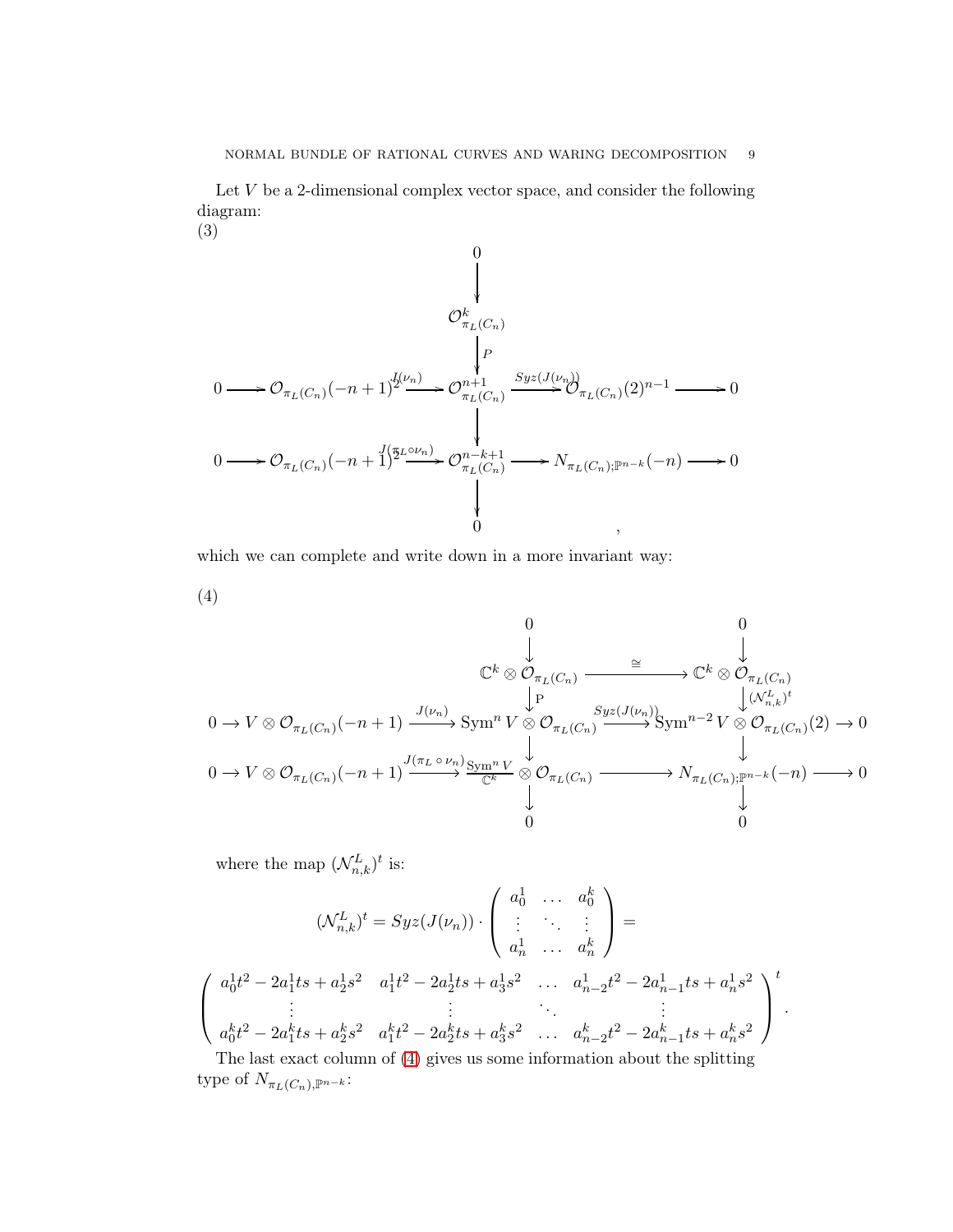<span id="page-9-0"></span>**Lemma 3.5.** *If*  $\pi_L(C_n)$  *has only ordinary singularities, then the splitting type of*  $N'_{\pi_L(C_n), \mathbb{P}^{n-k}}$  *must be*  $(n_1, ..., n_{n-k-1})$  *with*  $n + 2 \leq n_1 \leq ... \leq n_k$  $n_{n-k-1} \leq n+2+2k$ .

If we consider the exact cohomology sequence which is the dual of the last exact column of [\(4\)](#page-8-0), we get from a more invariant point of view:

$$
H^{0}(N_{\pi_{L}(C_{n});\mathbb{P}^{n-k}}^{V}(n+2)) \cong \ker\{\operatorname{Sym}^{n-2}V^{*} \xrightarrow{N_{n,k}^{L}} \mathbb{C}^{k} \otimes \operatorname{Sym}^{2}V\}
$$

 $\overline{a}$ 

.

while  $H^1(N^{\vee}_{\pi_L(C_n);\mathbb{P}^{n-k}}(2n-2))$  is the cokernel of  $N^L_{n,k}$  which is the  $3k\times (n-1)$ matrix:

$$
N_{n,k}^L = \left(\begin{array}{cccc} a_0^1 & \ldots & a_{n-2}^1 \\ -2a_1^1 & \ldots & -2a_{n-1}^1 \\ a_2^1 & \ldots & a_n^1 \\ \vdots & \ddots & \vdots \\ a_0^k & \ldots & a_{n-2}^k \\ -2a_1^k & \ldots & -2a_{n-1}^k \\ a_2^k & \ldots & a_n^k \end{array}\right)
$$

*Remark* 3.6. i. We have that  $\deg(N^{\vee}_{\pi_L(C_n);\mathbb{P}^{n-k}}(n+2)) = -2k$  and

 $h^0(N^{\vee}_{\pi_L(C_n);\mathbb{P}^{n-k}}(n+2)) = n-1 - \text{rank}(N^L_{n,k}) = \dim \text{ker}(N^L_{n,k}).$ 

Therefore we have:

$$
2 \le \operatorname{rank}(N_{n,k}^L) \le \min\{n-1, 3k\},\
$$

so

$$
0 \le h^0(N_{\pi_L(C_n);\mathbb{P}^{n-k}}^{\vee}(n+2)) \le n-3,
$$

but as  $\operatorname{rank}(N^{\vee}_{\pi_L(C_n);\mathbb{P}^{n-k}}(n+2)) = n-k-1$  we have that, by Grothendieck-Segre's theorem (see [\[7\]](#page-18-10)):

$$
N_{\pi_L(C_n);\mathbb{P}^3}^{\vee}(n+2) \text{ splits in } \bigoplus_{i=1}^{n-k-1} \mathcal{O}_{\mathbb{P}^1}(n_i'),
$$

with

$$
-2k \le n'_{1} \le \dots \le n'_{n-k-1} \le 0 \text{ and } n'_{1} + \dots + n'_{n-k-1} = -2k.
$$

ii. We have that:

 $rank(N_{n,k}^L) = min\{n-1, 3k\}$  if and only if  $h^0(N_{\pi_L(C_n);\mathbb{P}^{n-k}}^{\vee}(n+2)) = 0,$ 

which is equivalent to

$$
N^\vee_{\pi_L(C_n);\mathbb P^{n-k}}(n+2)\cong\mathcal O_{\mathbb P^1}(n'_{\ 0})\oplus...\oplus\mathcal O_{\mathbb P^1}(n'_{\ n-k-2}),
$$

with all  $n'_i \neq 0$ . Moreover:

$$
rank(N_{n,k}^L) < \min\{n-1, 3k\}
$$
  
if and only if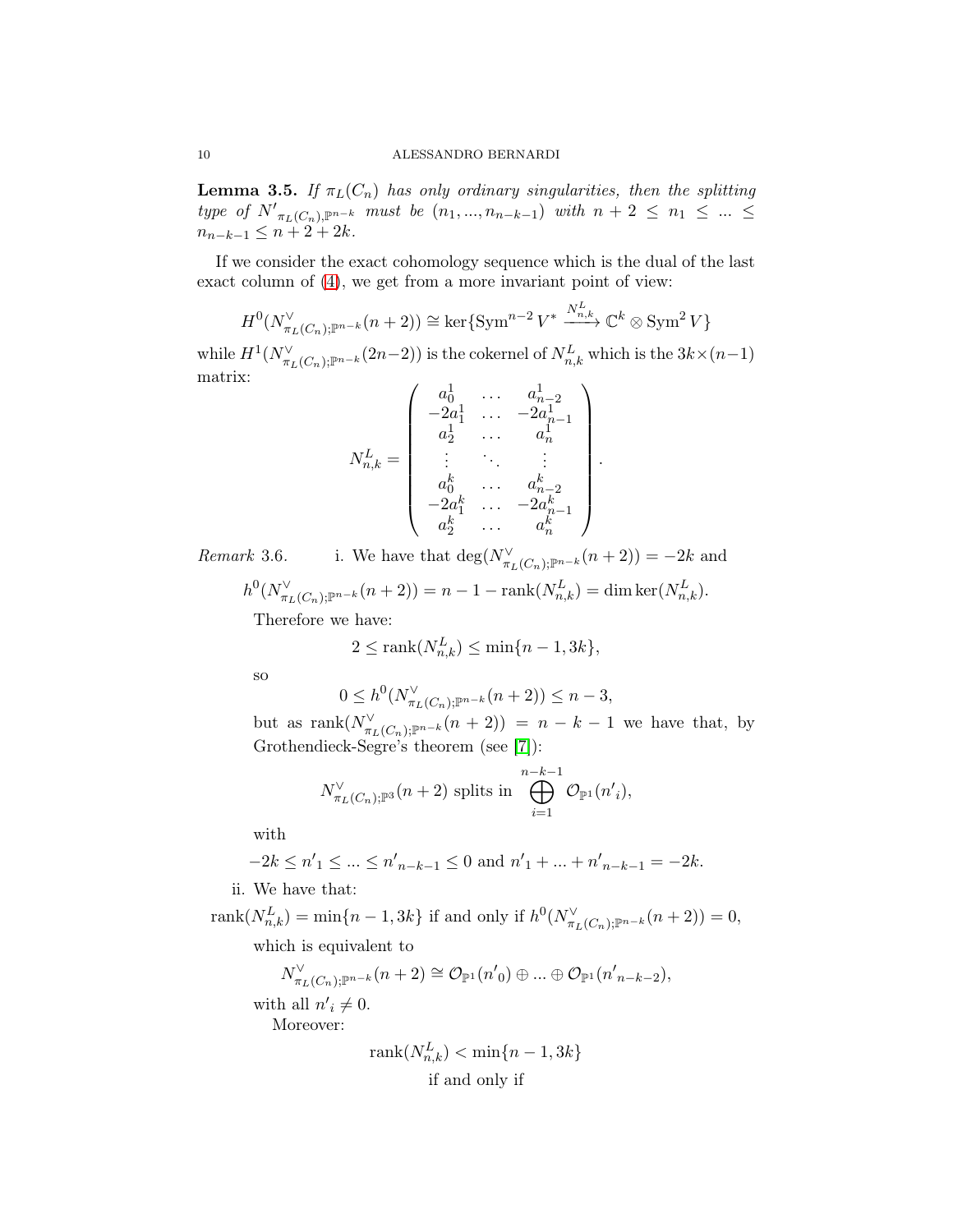$$
h^0(N^{\vee}_{\pi_L(C_n);\mathbb{P}^{n-k}}(n+2)) = n-1 - \operatorname{rank}(N^L_{n,k}),
$$

which, when  $k \leq r$ , is equivalent to:

$$
N^{\vee}_{\pi_L(C_n);\mathbb{P}^{n-k}}(n+2)\cong \mathcal{O}_{\mathbb{P}^1}^{n-1-{\mathrm{rank}}(N^L_{n,k})}\oplus \mathcal{F}^{\vee}(n+2),
$$

where  $\text{rank}(\mathcal{F}) = \text{rank}(N_{n,k}^L) - k$  and  $\text{deg}(\mathcal{F}^{\vee}(n+2)) = -2k$  or, equivalently, deg( $\mathcal{F}$ ) =  $(r-k)(n+2) + 2k$ .

But we have also:

$$
rank(N_{n,k}^L) \ge k+1,
$$

since, otherwise, some  $n'_i$  should be  $\geq 1$ , so that some  $n_i$  should be  $\leq n+1$ , but this is impossible by Lemma [3.5.](#page-9-0)

By the above considerations it follows that:

<span id="page-10-0"></span>**Proposition 3.7.** *If*  $\pi_L(C_n)$  *has only ordinary singularities, then* 

$$
N_{\pi_L(C_n);\mathbb{P}^{n-k}} \cong \mathcal{O}_{\mathbb{P}^1}(n+2)^{n-1-{\mathrm{rank}}(N_{n,k}^L)} \oplus \mathcal{F},
$$

 $where \deg(\mathcal{F}^{\vee}(n+2)) = -2k \text{ and } \mathcal{F} \cong \bigoplus_{i}^{\text{rank}(N_{n,k}^{L})-k} \mathcal{O}_{\mathbb{P}^{1}}(l_{i}), \text{ with } l_{i} \geq n+3.$ 

As in the case of normal bundle we obtain an exact sequence for restricted tangent bundle: (5)

$$
0 \to (T\mathbb{P}^{n-k}|_{\pi_L(C_n)})^{\vee}(n+1) \to \text{Sym}^{n-1}V \otimes \mathcal{O}_{\pi_L(C_n)}^n \overset{\mathcal{T}_{n,k}^L}{\to} \mathbb{C}^k \otimes \mathcal{O}_{\pi_L(C_n)}(1) \to 0,
$$

where we have indicated with  $T_{n,k}^L$  the  $2k \times n$  matrix:

$$
T_{n,k}^L = \left(\begin{array}{cccc} a_0^1 & \ldots & a_{n-1}^1 \\ -a_1^1 & \ldots & -a_n^1 \\ \vdots & \ddots & \vdots \\ a_0^k & \ldots & a_{n-1}^k \\ -a_1^k & \ldots & -a_n^k \end{array}\right).
$$

So we have that  $\deg((T\mathbb{P}^{n-k}|_{\pi_L(C_n)})^{\vee}(n+1)) = -k$  and

$$
h^0((T\mathbb{P}^{n-k}|_{\pi_L(C_n)})^{\vee}(n+1)) = n - \operatorname{rank}(T_{n,k}^L) = \dim \ker(T_{n,k}^L).
$$

As rank $((T\mathbb{P}^{n-k}|_{\pi_L(C_n)})^{\vee}(n+1)) = n-k$ , we have that  $(T\mathbb{P}^{n-k}|_{\pi_L(C_n)})^{\vee}(n+1)$ 1) splits in to  $\mathcal{O}_{\pi_L(C_n)}(t_1') \oplus ... \oplus \mathcal{O}_{\pi_L(C_n)}(t_{n-k})$ , by Grothendieck-Segre's theorem (see [\[7\]](#page-18-10)) with  $t'_{1} \leq ... \leq t'_{n-k} \leq 0$  and  $t'_{1} + ... + t'_{n-k} = -k$ .

Therefore we have that:

$$
\operatorname{rank} T_{n,k}^L \ge k+1,
$$

otherwise some  $t'$ <sub>i</sub> must be  $\geq 1$  which is impossible.

We recall that:

$$
T\mathbb{P}^n|_{C_n} = \mathcal{O}_{C_n}^n(n+1).
$$

By the considerations above it follows that: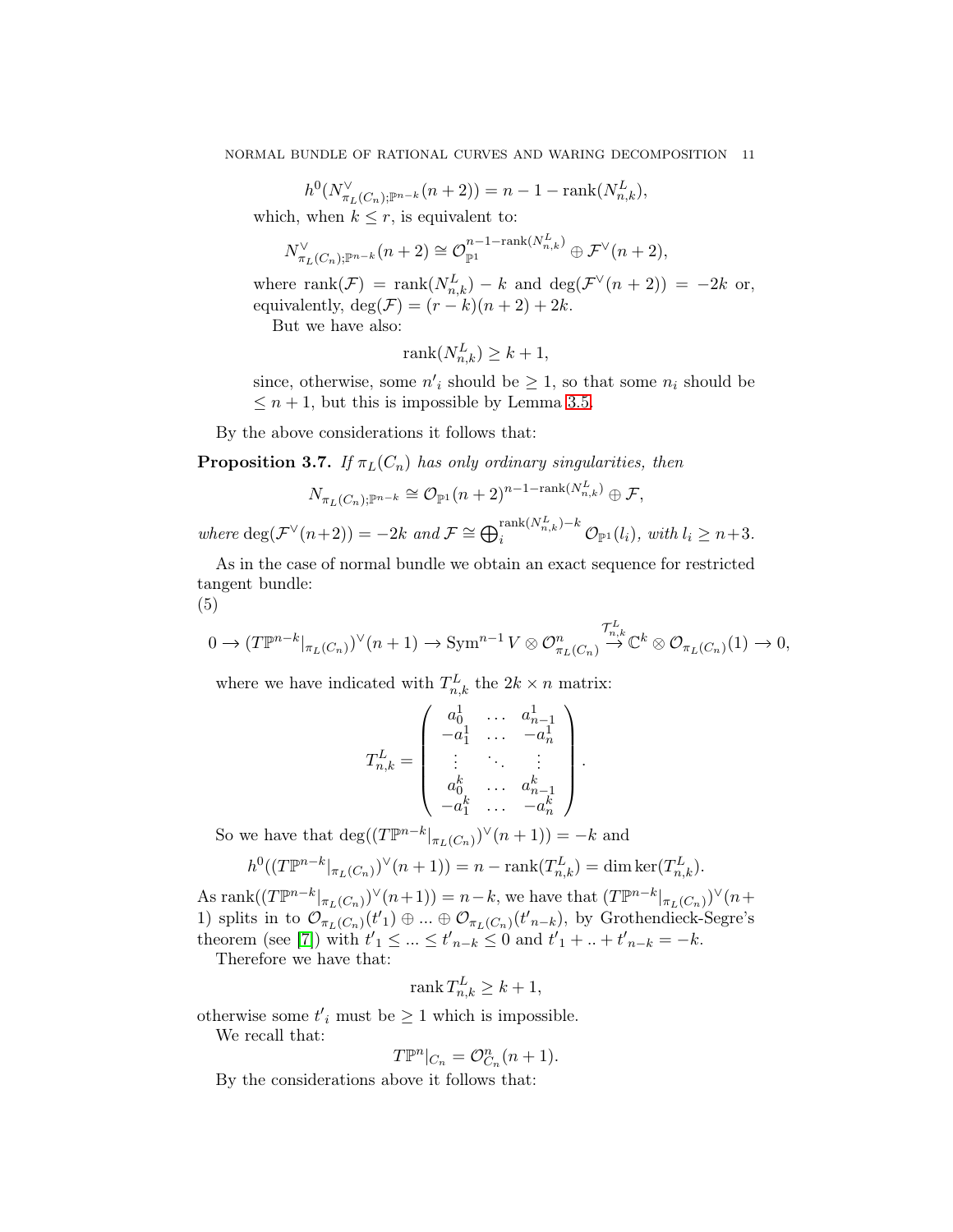$\textbf{Proposition 3.8.} \; T\mathbb{P}^{n-k}|_{\pi_L(C_n)} \cong \mathcal{O}_{\mathbb{P}^1}(n+1)^{n-{\rm {rank}}(T^L_{n,k})}\oplus \mathcal{F}, \textit{where} \; \text{deg}(\mathcal{F}^{\vee}(n+1))$ 1)) =  $-k$  and  $\mathcal{F} \cong \bigoplus_{i=1}^{\text{rank}(T_{n,k}^{L})-k} \mathcal{O}_{\pi_{L}(C_{n})}(l_{i}),$  with  $l_{i} \geq n+2$ .

*Remark* 3.9. The rank of  $N_{n,k}^L$  (resp.  $T_{n,k}^L$ ) does not depend from the points generating L. Let  $F_{p_i}$  be the binary form of degree n which corresponds to the point  $p_i \in \mathbb{P}^n$ . If we indicate with  $Cat_{F_{p_i}}(2, n-2)$  or  $Cat_{p_i}(2, n-2)$  the Hankel matrix  $3 \times (n-1)$  of  $F_{p_i}$  we have:

$$
\operatorname{rank} N_{n,k}^L = \operatorname{rank} \left( \begin{array}{c} Cat_{F_{p_1}}(2, n-2) \\ \vdots \\ Cat_{F_{p_k}}(2, n-2) \end{array} \right),
$$

$$
\operatorname{rank} T_{n,k}^L = \operatorname{rank} \left( \begin{array}{c} Cat_{F_{p_1}}(1, n-1) \\ \vdots \\ Cat_{F_{p_k}}(1, n-1) \end{array} \right),
$$

*Remark* 3.10*.* It's clear from the above consideration that the same value of  $\text{rank}(N_{n,k}^L)$  (resp.  $T_{n,k}^L$ ) may correspond to more splitting types of  $N_{\pi_L(C_n);\mathbb{P}^{n-k}}$ (resp.  $T\mathbb{P}^{n-k}|_{\pi_L(C_n)}$ ).

## 4. Main Theorems

When considering the matrix  $N_{n,k}^L$ , we can notice that there are two different cases:

i)  $3k \geq n-1$ , so  $\frac{n-1}{3} \leq k < n-3$ . ii)  $3k < n - 1$ , so  $k < \frac{n-1}{3}$ .

**Definition 4.1.** For all  $n \in \mathbb{N}$ , let us define  $\rho_r^{n,k} \in \mathbb{N}$  as follow:

$$
\rho_r^{n,k} := \begin{cases} r & , \text{ for } 3k \ge n-1 \text{ and } 1 \le r < n-k; \\ n-3k+r-1 & , \text{ for } 3k < n-1 \text{ and } r \le 2k-1. \end{cases}
$$

*Remark* 4.2*.* In the above definition, the conditions on r come from

$$
rank(N_{n,k}^L) \ge k+1.
$$

**Lemma 4.3.** Let  $\rho_r^{n,k} \leq (n-k+1)/3$ . Then  $\operatorname{rank} N_{n,k}^L = n-1-\rho_r^{n,k}$  if and *only if the centre of projection*  $L \cong \mathbb{P}^{k-1}$  *is contained in the base locus of a linear system*  $\Phi$  *generated by*  $\rho_r^{n,k}$  *linearly independent*  $\mathbb{P}^{n-3}$ *'s which intersect*  $C_n$  *in degree*  $n-2$ .

*Proof.*  $\leftarrow$  Let L be a  $\mathbb{P}^{k-1}$  which is contained in a linear system  $\Phi =$  $\{\pi_{\lambda}\cong\mathbb{P}^{n-3}:\pi_{\lambda}=\lambda_0\pi_0+\ldots+\lambda_{\rho_r-1}\pi_{\rho_r^{n,k}-1},\;\;\forall \lambda=[\lambda_0,...,\lambda_{\rho_r^{n,k}-1}]\in$  $\mathbb{P}^{\rho_r-1}$ , where  $\pi_0, ..., \pi_{\rho_r^{n,k}-1}$  intersect  $C_n$  in degree  $n-2$ . Let  $Q^i \subset C_n^0$ be the divisor such that  $\pi_i = \langle Q_i \rangle$ . Then there exist k points  $p_1, ..., p_k$  which generate L, such that each  $p_i$  belongs to  $\pi_\lambda$  for all  $\lambda \in \mathbb{P}^{\rho_r^{n,k}-1}$ . Let  $Q_\lambda \subset C_n^0$  be the divisor such that  $\pi_\lambda =$ ,

resp.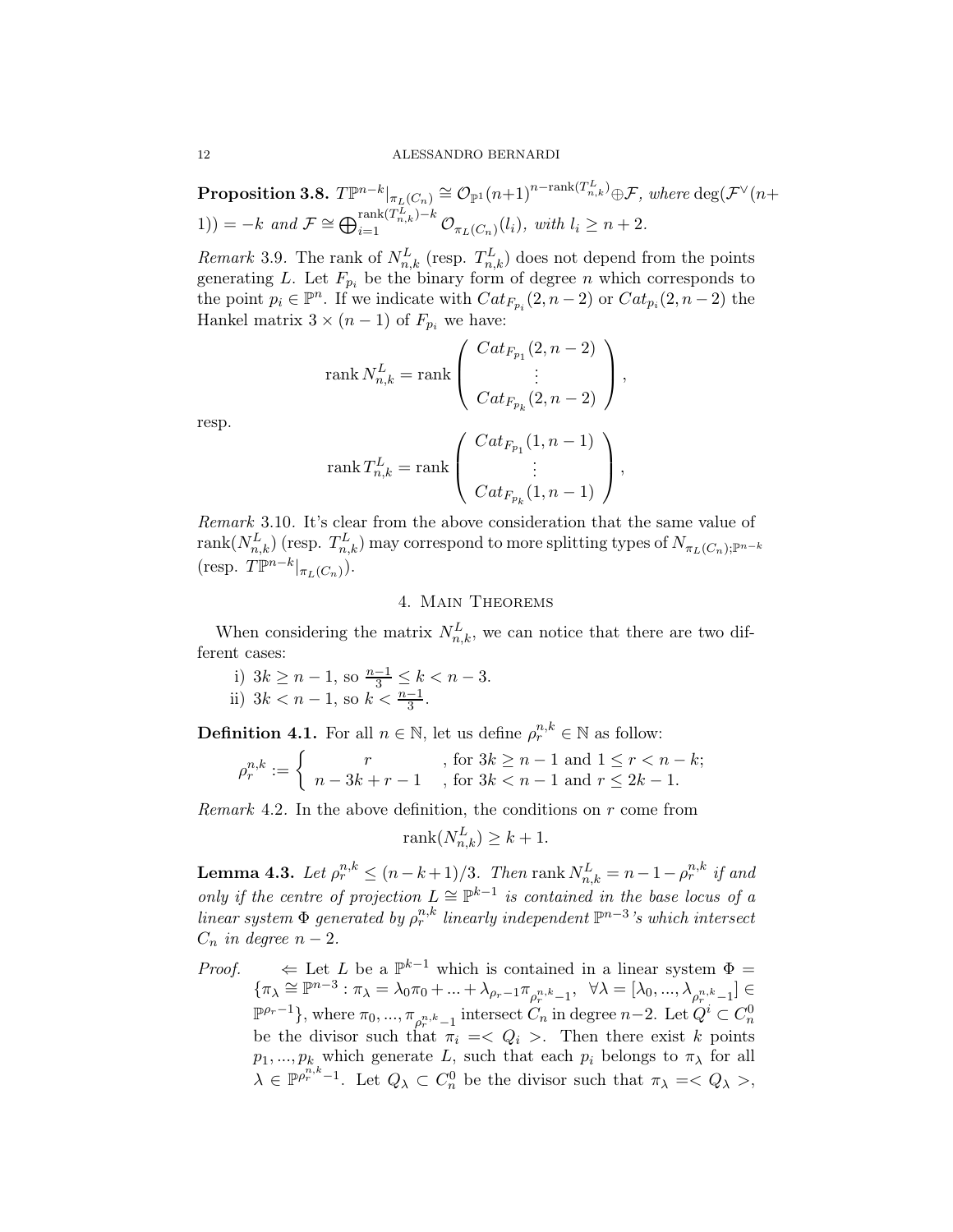with  $\text{Supp}Q_{\lambda} = \langle q_{1,\lambda}^{m_1}, ..., q_{s,\lambda}^{m_s} \rangle$  and  $s \leq n-2$ , i.e.  $Q_{\lambda} = m_1 q_{1,\lambda} +$ ... +  $m_s q_{s,\lambda}$ . By Remark [2.6](#page-4-0) the binary forms  $f_i$  corresponding to  $p_i$ can be decomposed as:

$$
f_i = c_{1,\lambda}^i L_{1,\lambda}^n + \ldots + c_{n-2,\lambda}^i L_{n-2,\lambda}^n,
$$

where  $L_{j,\lambda}$  is the linear binary form corresponding in the usual way to  $q_{j,\lambda}$  for  $j = 1, ..., s$ , so L belongs to a  $\mathbb{P}^{n-3\rho_r^{n,k}}$  (this is possible thanks to the condition  $\rho_r \leq (n - k + 1)/3$ ). So by the Apolarity Lemma (see [\[10\]](#page-18-7)) for each  $\lambda \in \mathbb{P}^{\rho_r^{n,k}-1}$  there exists a differential form  $\phi_{\lambda} \in T_{n-2}$  such that  $\phi_{\lambda} \circ f_i = 0$ . Moreover there exist  $\rho_r^{n,k}$ differential forms  $\phi_0, ..., \phi_{\rho_r^{n,k}-1} \in T_{n-2}$  and, for each  $\lambda \in \mathbb{P}^{\rho_r^{n,k}-1}$ , we have  $\phi_{\lambda} = \lambda_0 \phi_0 + \dots + \lambda_{\rho_r^{n,k} - 1} \phi_{\rho_r^{n,k} - 1}$ , in particular  $\phi_j \circ f_i = 0$  for all  $j = 0, ..., \rho_r^{n,k} - 1$  and  $i = 1, ..., k$ , so rank  $N_{n,k}^L = n - 1 - \rho_r^{n,k}$ .

 $\Rightarrow$  If rank  $N_{n,k}^L = n-1-\rho_r^{n,k}$ , then there exist  $\rho_r^{n,k}$  binary form  $\phi_0, ..., \phi_{\rho_r^{n,k}-1} \in$  $T_{n-2}$  such that however we consider the generating points  $p_1, ..., p_k \in$  $\mathbb{P}^n$  of L, we have  $\phi_\alpha \circ f_i = (\alpha_0 \phi_0 + \dots + \alpha_{\rho_r^{n,k} - 1} \phi_{\rho_r^{n,k} - 1}) \circ f_i = 0$  for all  $\alpha = [\alpha_0, ..., \alpha_{\rho_r^{n,k}-1}] \in \mathbb{P}^{\rho_r^{n,k}-1}$  and  $i = 1, ..., k$ , where  $f_i \in S_n$ is the binary form corresponding to  $p_i$ . In particular  $\phi_j \circ f_i = 0$ , so we consider the primary decomposition of  $\phi_{\alpha} = \prod_{l=1}^{n-2} \phi_{\alpha}^{l}$  and we indicate with  $(L_{l,\alpha})^{\perp} = \phi_{\alpha}^{l}$ . Therefore  $f_1, ..., f_k$  can be decomposed in  $\infty^{\rho_r^{n,k}-1}$  different simultaneous ways, i.e.:

$$
f_i = c_{1,\alpha}^i L_{1,\alpha}^n + \dots + c_{n-2,\alpha}^i L_{n-2,\alpha}^n,
$$

for all  $\alpha = [\alpha_0, ..., \alpha_{\rho_r^{n,k}-1}] \in \mathbb{P}^{\rho_r^{n,k}-1}$  or, in other words, L is contained in the base locus of a linear system  $\Phi = {\pi_\lambda \cong \mathbb{P}^{n-2} : \pi_\lambda =$  $\lambda_0 \pi_0 + \ldots + \lambda_{\rho_r^{n,k} - 1} \pi_{\rho_r^{n,k} - 1}, \quad \forall \lambda = [\lambda_0, ..., \lambda_{\rho_r^{n,k} - 1}] \in \mathbb{P}^{\rho_r^{n,k} - 1}$  generated by  $\rho_r^{n,k}$  linearly independent  $\mathbb{P}^{n-3}$ 's which intersect  $C_n$  in degree  $n-2$ . So L lies in a  $\mathbb{P}^{n-3\rho_r^{n,k}}$  (this is possible thanks to the condition  $\rho_r^{n,k} \le (n-k+1)/3$ .

 $\Box$ 

By the above Lemma and Prop[.3.7](#page-10-0) we obtain: !!!!RICONTROLLARE!!!!

<span id="page-12-0"></span>**Theorem 4.4.** Let  $\rho_r^{n,k} \leq (n-k+1)/3$ . The centre of projection  $L \cong$  $\mathbb{P}^{k-1}$  is contained in the base locus of a linear system  $\Phi$  generated by  $\rho_r^{n,k}$ *linearly independent*  $\mathbb{P}^{n-3}$ 's which intersect  $C_n$  in degree  $n-2$  if and only if  $N_{\pi_L(C_n);\mathbb{P}^{n-k}} \cong \mathcal{O}_{\pi_L(C_n)}(n+2)^{\rho_r^{n,k}} \oplus \mathcal{F}$ , where:

- i) *if*  $3k \geq n-1$  and  $1 \leq r \leq 2k-1$ , then  $\mathcal{F} \cong \mathcal{O}_{\pi_L(C_n)}(n+3)^{2k-2r} \oplus \mathcal{F}'$ with rank $(\mathcal{F}') = r$  and deg $(\mathcal{F}'^{\vee}(n+2)) = -2k$ ;
- ii) *if*  $3k < n-1$  and  $1 \leq r < n-k$ , then  $\mathcal{F} \cong \bigoplus_{i=0}^{\text{rank}(N_{n,k}^L)-k} \mathcal{O}_{\pi_L(C_n)}(l_i)$ *with*  $l_i \geq n+3$  *and* deg( $\mathcal{F}^{\vee}(n+2)$ ) = -2k.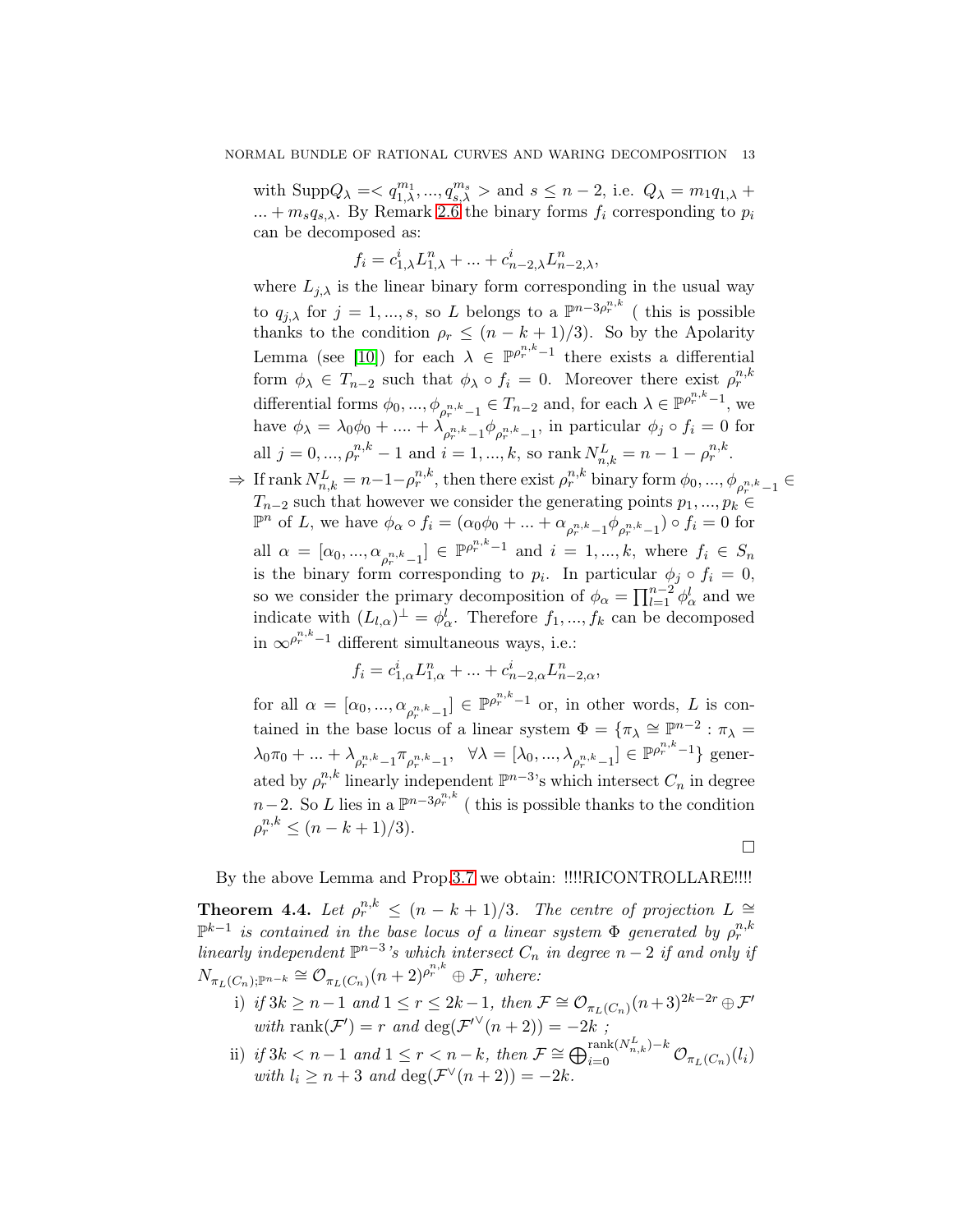4.1. Main Theorem for Normal Bundle. By Theorem [4.4,](#page-12-0) we can state the main result of this work, which is the following by the above proposition:

<span id="page-13-0"></span>**Theorem 4.5** (Main Theorem for Normal Bundle). *Let*  $C = \pi_L(C_n) \subset \mathbb{P}^{n-k}$ *and*  $\rho_r \leq (n - k + 1)/3$ *. Then the following conditions are equivalent:* 

i) *we have*

$$
N_{\pi_L(C_n);\mathbb{P}^{n-k}}\cong \mathcal{O}_{\mathbb{P}^1}(n+2)^{\rho_r^{n,k}}\oplus \mathcal{F},
$$

*where*  $deg(\mathcal{F}^{\vee}(n+2)) = -2k$  *and*  $\mathcal{F} \cong \bigoplus_{i=1}^{n-1-\rho_{r}^{n,k}-k} \mathcal{O}_{\mathbb{P}^{1}}(l_{i}),$  *with*  $l_i \geq n+3;$ 

ii) *the centre of projection*  $L \cong \mathbb{P}^{k-1}$  *is contained in the base locus of a linear system*  $\Phi$  *generated by*  $\rho_r$  *linearly independent*  $\mathbb{P}^{n-3}$ 's *which intersect*  $C_n$  *in degree*  $n-2$ *.* 

*Moreover if* L *is general in the variety of those*  $\mathbb{P}^{k-1}$  *which are contained in the base locus of a linear system*  $\Phi$  *generated by*  $\rho_r$  *linearly independent*  $\mathbb{P}^{n-3}$ 's which intersect  $C_n$  in degree  $n-2$ , then

$$
N_{\pi_L(C_n);\mathbb{P}^{n-k}} \cong \mathcal{O}_{\mathbb{P}^1}(n+2)^{\rho_r^{n,k}} \oplus \mathcal{O}_{\mathbb{P}^1}(n+2+B)^{A-2k+B\cdot A} \oplus \mathcal{O}_{\mathbb{P}^1}(n+3+B)^{2k-B\cdot A},
$$
  
where  $A = n - 1 - \rho_r^{n,k} - k$  and  $B = \lfloor \frac{2k}{A} \rfloor$ .

*Proof.* About the last part of the theorem by a result in [\[13\]](#page-19-8) we can calculate the generic splitting of a vector bundle  $\mathcal F$  as in Theorem [4.4:](#page-12-0)

$$
((n+2+B)^{A-2k+B\cdot A}, (n+3+B)^{2k-B\cdot A}).
$$

where we have indicated  $A = n - 1 - \rho_r^{n,k} - k$  and  $B = \lfloor \frac{2k}{\text{rank}(N_{n,k}^L) - k} \rfloor$ .  $\Box$ 

<span id="page-13-1"></span>**Proposition 4.6.** Let  $\rho_r^{n,k} \leq (n-k+1)/3$ . The set of linear spaces  $L \cong \mathbb{P}^{k-1}$ which lie in the base locus of a linear system  $\Phi$  generated by  $\rho_r^{n,k}$  linearly in*dependent*  $\mathbb{P}^{n-3}$ 's which intersect  $C_n$  in  $n-2$  *distinct points, is an irreducible variety of codimension*  $\rho_r^{n,k} (3k - n + 1 + \rho_r^{n,k})$  *in*  $Gr(\mathbb{P}^{k-1}, \mathbb{P}^n)$ *.* 

*Proof.* We can observe that the linear systems  $\Phi$ , of affine dimension  $\rho_r^{n,k}$ , made of  $(n-2)$ -secant  $\mathbb{P}^{n-3}$ 's to the rational normal curve  $C_n$  in  $\mathbb{P}^n$  correspond to the linear systems, of dimension  $\rho_r^{n,k}$ , made of binary forms of degree  $n - 2$ ; therefore the set of these linear systems corresponds to  $Gr(\mathbb{P}^{\rho_r^{n,k}-1}, \mathbb{P}^{n-2})$  which is irreducible with  $\dim Gr(\mathbb{P}^{\rho_r^{n,k}-1}, \mathbb{P}^{n-2}) = \rho_r^{n,k}(n-1)$  $1-\rho_r^{n,k}$ ). We can compute the codimension of the variety of every  $\mathbb{P}^{k-1}$  which belongs to some  $(n-2)$ -secant  $\mathbb{P}^{n-3}$  constructing an incidence variety:

$$
I_S = \{ (L, \pi) : L \in Gr(\mathbb{P}^{k-1}, \mathbb{P}^n), \pi \in S, L \subset S \},\
$$

where S is the set of all possible base locus of a linear system  $\Phi$  generated by  $\rho_r^{n,k}$  linearly independent  $\mathbb{P}^{n-3}$ 's which intersect  $C_n$  in degree  $n-2$ . In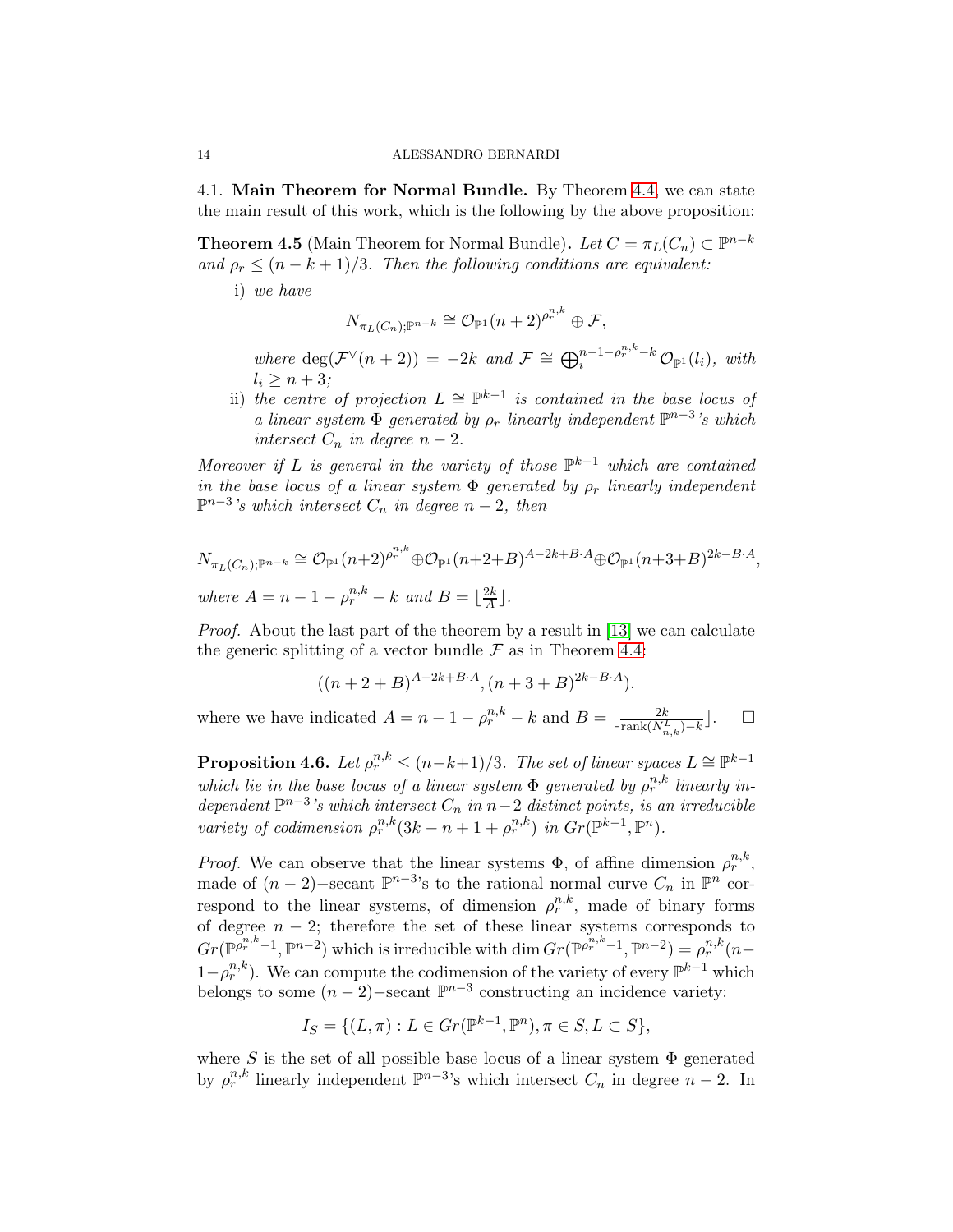the usual way we can compute the codimension of the image of this incidence variety in  $Gr(\mathbb{P}^{k-1}, \mathbb{P}^n)$ . We will indicate with  $\phi_1$  and  $\phi_2$  the natural projections:



so the codimension in  $Gr(\mathbb{P}^{k-1}, \mathbb{P}^n)$  of  $\phi_1(I_S)$  is equal to dim  $Gr(\mathbb{P}^{k-1}, \mathbb{P}^n)$  - $\dim S - \dim \phi_2^{-1}(S)$ .

Each projection linear space L is contained in a  $\mathbb{P}^{n-3\rho_r^{n,k}}$ , so the dimension of the fibre is  $k(n-3\rho_r^{n,k}+1-k)$ , since  $\rho_r^{n,k} \le (n-k+1)/3$ . Therefore the variety of linear spaces L which lie in the base locus of a linear system  $\Phi$  is an irreducible variety of codimension  $\rho_r^{n,k}(3k-n+1+\rho_r^{n,k})$  in  $Gr(\mathbb{P}^{k-1}, \mathbb{P}^n)$ . Notice that the above calculation gives the actual dimension thanks to the result of Chiantini and Ciliberto [\[2\]](#page-18-9) on the non-defectivity of the Grassman-nians of secant varieties of curves (see Theorem [2.12](#page-5-0) and Prop[.2.13\)](#page-5-1).  $\Box$ 

By Theorem [4.4](#page-12-0) and the above Prop. [4.6](#page-13-1) we can obtain the following result:

**Proposition 4.7.** *Let*  $\rho_r^{n,k} \leq (n - k + 1)/3$ *.* 

 $N_{n-k}^n((n+2)e^{n,k}, (n+2+B)^{A-2k+B\cdot A}, (n+3+B)^{2k-B\cdot A}),$  where  $A=$  $n-1-\rho_r^{n,k}-k$  and  $B=\lfloor\frac{2k}{A}\rfloor$  is an open dense set of the irreducible variety *of linear spaces*  $L \cong \mathbb{P}^{k-1}$  *which lie in the base locus of a linear system*  $\Phi$ *generated by*  $\rho_r^{n,k}$  *linearly independent*  $\mathbb{P}^{n-3}$ 's which intersect  $C_n$  *in*  $n-2$ *distinct points in*  $Gr(\mathbb{P}^{k-1}, \mathbb{P}^n)$ *.* 

We want to point out that the summand  $\mathcal{O}_{\mathbb{P}^1}(n+2)$  is of particular interest because it has the smallest degree for ordinary singularity case. Thus we have proved the following theorem:

<span id="page-14-0"></span>**Theorem 4.8.** For any  $0 \le \alpha \le n - k - 2$ , the varieties parametrizing *rational curves* C *of degree n in*  $\mathbb{P}^{n-k}$  *whose normal bundle*  $N_{C, \mathbb{P}^{n-k}}$  *has the summand*  $\mathcal{O}_C(n+2)^\alpha$  *is irreducible.* 

4.2. Main Theorem for Restricted Tangent Bundle. When considering the restricted tangent bundle on  $C = \pi_L(C_n) \subset \mathbb{P}^{n-k}$ , we can notice that there are two different cases:

- i)  $2k < n$ , so  $k < \frac{n}{2}$ ;
- ii)  $2k \geq n$ , so  $\frac{n}{2} \leq \tilde{k} < n-3$ .

**Definition 4.9.** For all  $n \in \mathbb{N}$ , let us define  $\delta_r^{n,k} \in \mathbb{N}$  as follow:

$$
\delta_r^{n,k} := \left\{ \begin{array}{c} r \\ n - 3k + r - 1 \end{array} \right., \text{ for } 2k \le n \text{ and } 1 \le 2r \le k - 1;
$$
  
for  $2k > n$  and  $r \le n - k - 1$ .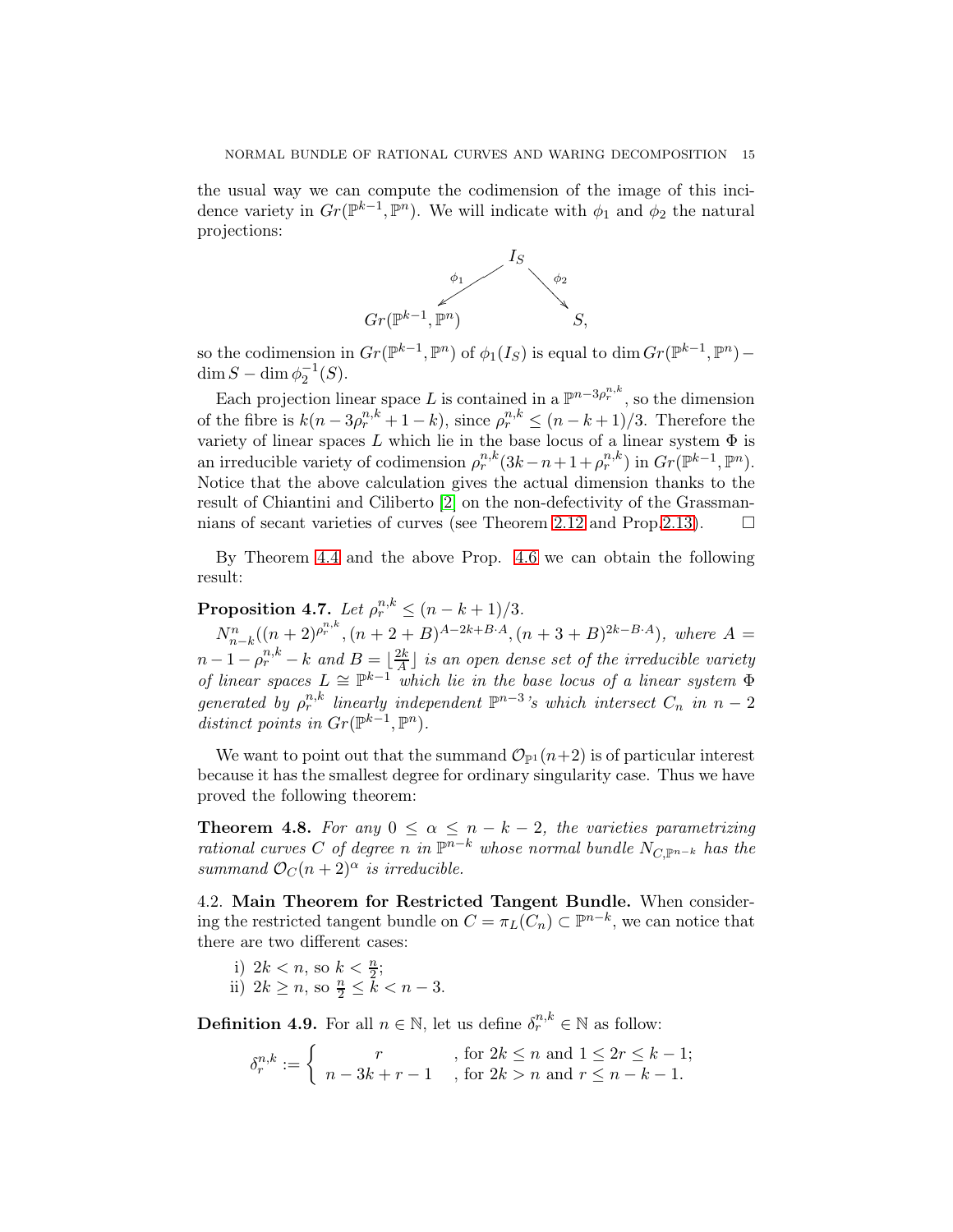*Remark* 4.10*.* In the above definition, the conditions on r come from

$$
rank(T_{n,k}^L) \ge k+1.
$$

So we need the following proposition (see [\[13\]](#page-19-8)):

**Proposition 4.11.** The generic splitting type of a vector bundle  $\mathcal{F}$  on  $\mathbb{P}^1$ ,  $with \deg(\mathcal{F}^{\vee}(n+1)) = -k \text{ and } \mathcal{F} \cong \bigoplus_{i=0}^{n-\delta_r^{n,k}-k} \mathcal{O}_{\mathbb{P}^1}(l_i), \text{ with } l_i \geq n+2, \text{ is }$ *the following:*

$$
((n+1+B)^{A-k+B\cdot A}, (n+2+B)^{k-B\cdot A}),
$$

*where*  $A = n - \delta_r^{n,k} - k$  *and*  $B = \lfloor \frac{k}{A} \rfloor$  $\frac{k}{A}$ .

In a similar way as for normal bundle, we obtain the following result which is stronger thanks to a result of Verdier (see [\[19\]](#page-19-3) and [\[14\]](#page-19-4)):

<span id="page-15-0"></span>**Theorem 4.12** (Main Theorem for Restricted Tangent Bundle). Let  $\delta_r^{n,k} \leq$ (n − k + 1)/2*. The following conditions are equivalent:*

i) *we have*

$$
T_{n-k}^n((n+1)^{\delta_r^{n,k}}, (n+1+B)^{A-k+B\cdot A}, (n+2+B)^{k-B\cdot A}),
$$

*where*  $A = n - \delta_r^{n,k} - k$  *and*  $B = \lfloor \frac{k}{A} \rfloor$  $\frac{k}{A}$ ];

ii) *the centre of projection* L *is contained in the base locus of a linear*  $system \Phi$  generated by  $\delta_r^{n,k}$  linearly independent linearly independent  $\mathbb{P}^{n-2}$ 's which intersect  $C_n \subset \mathbb{P}^n$  in  $n-1$  distinct points.

By a result in [\[19\]](#page-19-3) and [\[14\]](#page-19-4):

**Corollary 4.13.** *Let*  $\delta_r^{n,k} \leq (n - k + 1)/2$ *.* 

 $T_{n-k}^n((n+1)^{\delta_r^{n,k}},(n+1+B)^{A-k+B\cdot A},(n+2+B)^{k-B\cdot A}),$  where  $A=n-\delta_r^{n,k}$  $k$  *and*  $B = \frac{k}{4}$  $\frac{k}{A}$ ], is an irreducible variety of codimension  $\delta_r^{n,k}(2k - n + \delta_r^{n,k})$ *in*  $Gr(\mathbb{P}^{k-1}, \mathbb{P}^n)$ *, formed by the linear spaces*  $L \cong \mathbb{P}^{k-1}$  *which lie in the base locus of a linear system*  $\Phi$  *generated by*  $\delta_r^{n,k}$  *linearly independent linearly independent*  $\mathbb{P}^{n-2}$ 's which intersect  $C_n$  ⊂  $\mathbb{P}^n$  in n − 1 *distinct points.* 

## 5. Rational Space Curves of degree 5

In some particular cases we can compute the multi-degree of the varieties considered above thanks to the given geometric description. In this section we will consider the case of rational space curves of degree 5; this case has been fully investigated with regard the restricted tangent bundle by Verdier (see [\[19\]](#page-19-3)) and Ramella (see [\[14\]](#page-19-4)).

By [\[19\]](#page-19-3) and our results in the previous section we have:

**Theorem 5.1.** *The centre of projection*  $L \cong \mathbb{P}^1$  *is the common line of a pencil of*  $4$ *-secant*  $\mathbb{P}^3$ 's to the rational normal curve  $C_5$  *in*  $\mathbb{P}^5$  *if and only if :* 

$$
T{\mathbb P}^3|_{\pi_L(C_5)}\cong{\mathcal O}_{{\mathbb P}^1}(6)^2\oplus{\mathcal O}_{{\mathbb P}^1}(8).
$$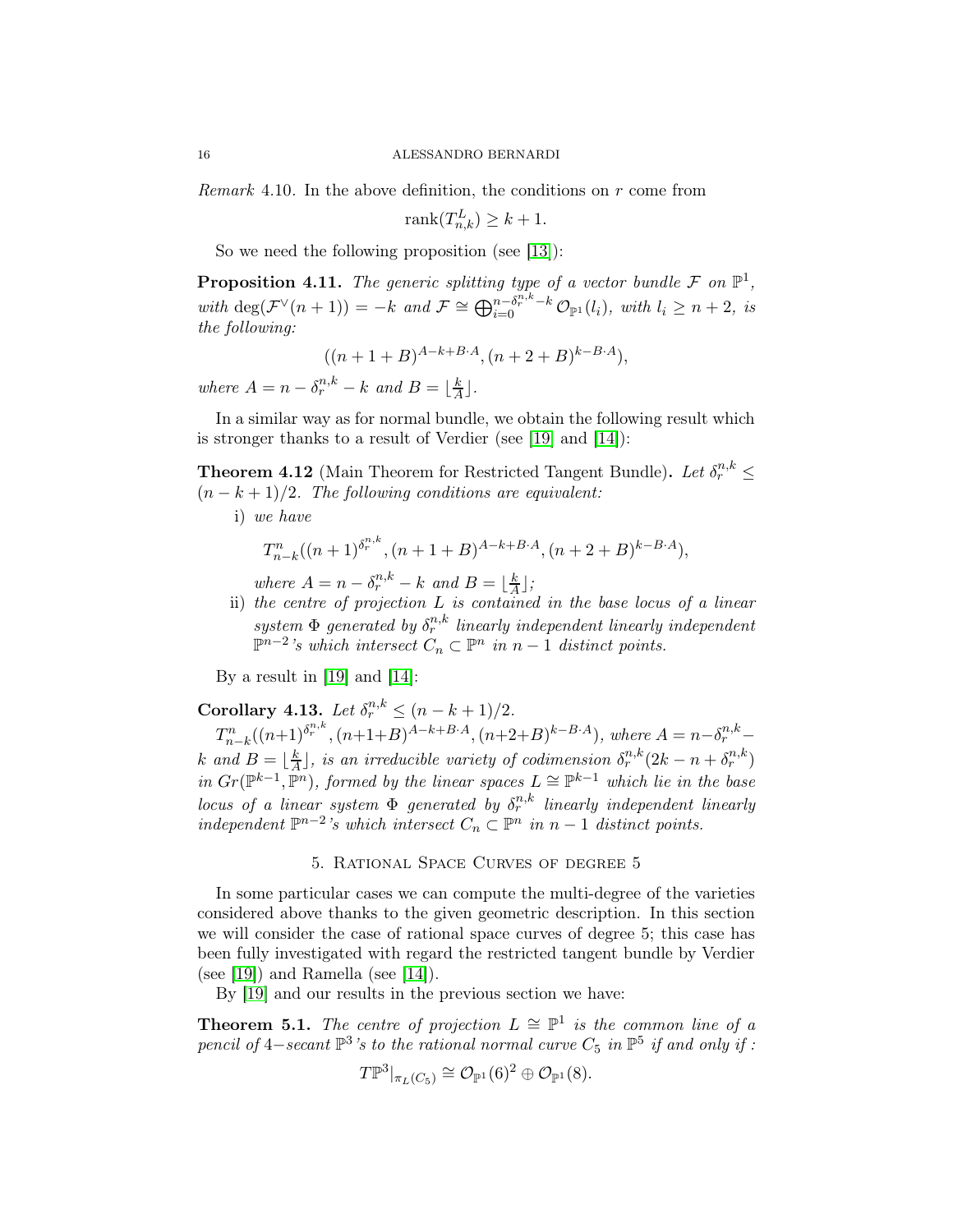Corollary 5.2. *The variety of lines* L *that, as centre of projection, give a rational curve of degree* 5 *in*  $\mathbb{P}^3$  *which has*  $T\mathbb{P}^3_{\pi_L(C_5),\mathbb{P}^3} \cong \mathcal{O}_{\mathbb{P}^1}(6) \oplus \mathcal{O}_{\mathbb{P}^1}(6) \oplus$  $\mathcal{O}_{\mathbb{P}^1}(8)$  *is an irreducible variety of codimension* 2 *in*  $Gr(\mathbb{P}^1, \mathbb{P}^5)$ *, formed by the lines* L *which are common base locus for a pencil of* 4−*secant* P 3 *'s to the rational normal curve*  $C_5$  *in*  $\mathbb{P}^5$ *.* 

Now we want to analyze the splitting type of the normal bundle.

*Remark* 5.3. If  $L \in Gr(\mathbb{P}^1, \mathbb{P}^5)$  does not lie on the Chow Hypersurface of the Secant Variety  $\sigma_2(C_5)$  then  $\pi_L(C_5)$  is smooth.

We have that  $deg(N_{\pi_L(C_5);\mathbb{P}^3}^{\vee}(7)) = -4$  and  $N_{\pi_L(C_5);\mathbb{P}^3}^{\vee}(7) \cong \mathcal{O}_{\mathbb{P}^1}(\Theta \oplus \mathcal{O}_{\mathbb{P}^1}(-4))$ if and only if  $N_{\pi_L(C_5);\mathbb{P}^3}(-5) \cong \mathcal{O}_{\mathbb{P}^1}(2) \oplus \mathcal{O}_{\mathbb{P}^1}(6)$ . If we denote the following matrix as:

$$
N_{5,2}^L:=\left(\begin{array}{cccc} a_0^1 & a_1^1 & a_2^1 & a_3^1 \\ -2a_1^1 & -2a_2^1 & -2a_3^1 & -2a_4^1 \\ a_2^1 & a_3^1 & a_4^1 & a_5^1 \\ a_0^2 & a_1^2 & a_2^2 & a_3^2 \\ -2a_1^2 & -2a_2^2 & -2a_3^2 & -2a_4^2 \\ a_2^2 & a_3^2 & a_4^2 & a_5^2 \end{array}\right),
$$

we have that  $N_{\pi_L(C_5);\mathbb{P}^3}(-5) \cong \mathcal{O}_{\mathbb{P}^1}(2) \oplus \mathcal{O}_{\mathbb{P}^1}(6)$  if and only if  $\text{rank}(N_{5,2}^L) =$ 3 by Prop[.3.7.](#page-10-0)

**Proposition 5.4.** Let  $C = \pi_L(C_5) \subset \mathbb{P}^3$ , a quintic space curves, with at *most ordinary singularities. Then*  $N_{\pi_L(C_5);\mathbb{P}^3} \cong \mathcal{O}_{\mathbb{P}^1}(7) \oplus \mathcal{O}_{\mathbb{P}^1}(11)$  *if and only if the centre of projection*  $L \in Gr(\mathbb{P}^1, \mathbb{P}^5)$  *lies on a* 3–*secant plane to*  $C_5$ *.* 

*Proof.*  $\leftarrow$  If L belongs to a 3-secant plane, then there exist two points  $p_1, p_2 \in L$  such that the corresponding forms  $f_1, f_2 \in S_n$  have the same additive decomposition of length 3:

$$
f_i = c_1^i (L_1)^5 + c_2^i (L_2)^5 + c_3^i (L_3)^5,
$$

for  $i = 1, 2$  and  $c_j^i \in \mathbb{C}$ . Therefore we can construct a differential form  $\phi = \prod_{j=1}^{3} (L_j)^{\perp}$  which generates ker  $N_{5,2}^{L}$ , so rank  $N_{5,2}^{L} = 3$  and by above consideration  $N_{\pi_L(C_5);\mathbb{P}^3} \cong \mathcal{O}_{\mathbb{P}^1}(7) \oplus \mathcal{O}_{\mathbb{P}^1}(11).$ 

 $\Rightarrow$  If the rational curve of degree 5 projected from L has  $N_{\pi_L(C_5);\mathbb{P}^3} \cong$  $\mathcal{O}_{\mathbb{P}^1}(7) \oplus \mathcal{O}_{\mathbb{P}^1}(11)$ , then rank  $N_{5,2}^L = 3$ . Therefore there exists a differential form  $\phi \in T_3$  apolar to both forms  $f_1, f_2 \in S_5$  corresponding to the points  $p_1, p_2 \in \mathbb{P}^5$  which generate L. It means that we have two possibilities: either  $\phi$  has only simple roots or it has some multiple root. So we must analyze three cases:

- i)  $\phi$  has three simple roots;
- ii)  $\phi$  has a simple root and a double root;
- iii)  $\phi$  has one triple root.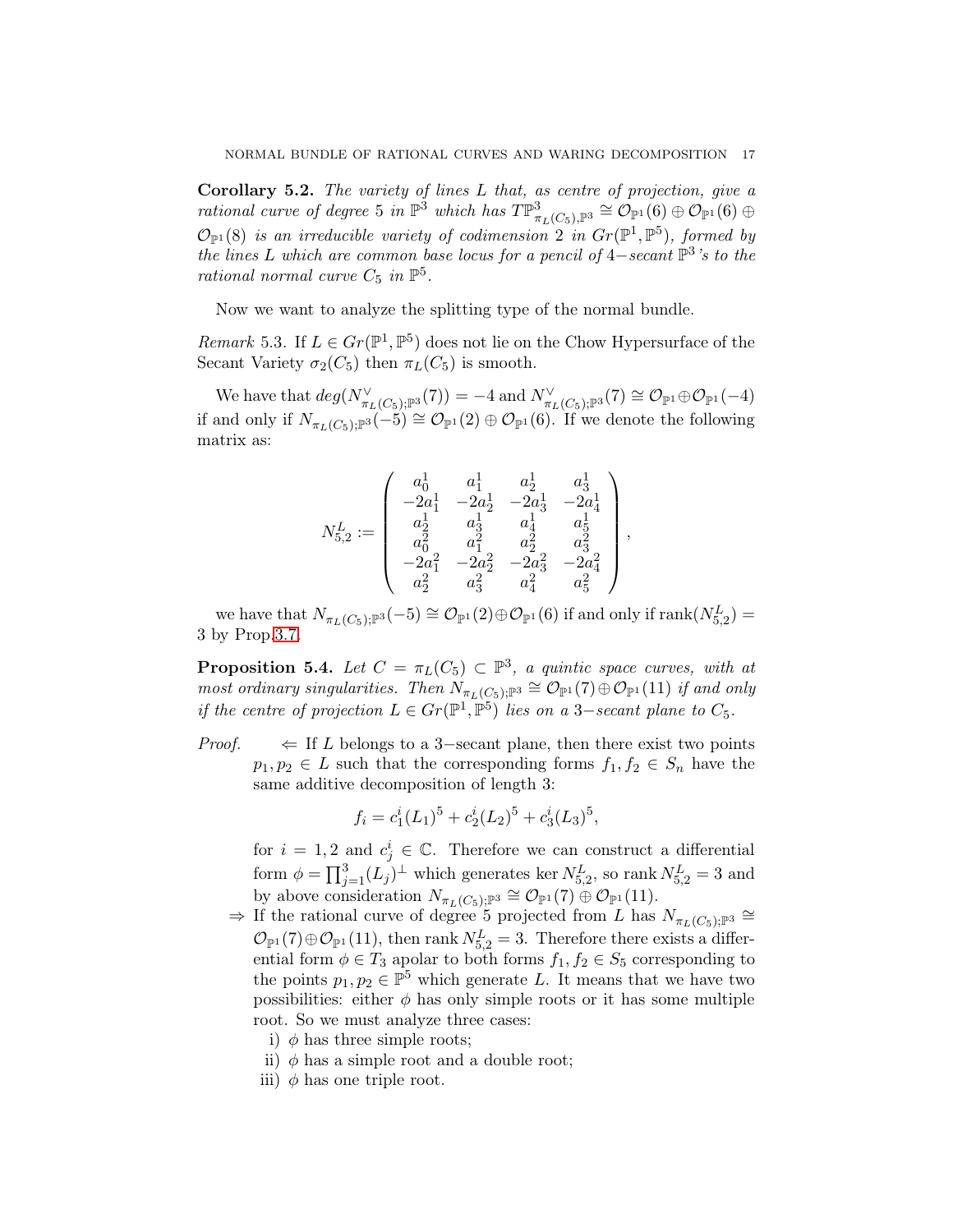In the first case the primary decomposition is  $\phi = \prod_{j=1}^{3} \phi_j$ , so we have that the forms  $f_1, f_2$  has similar additive decompositions:

$$
f_i = c_1^i (L_1)^5 + c_2^i (L_2)^5 + c_3^i (L_3)^5,
$$

for  $i = 1, 2$  and  $c_j^i \in \mathbb{C}$ . Here  $L_j \in S_1$ ,  $(L_j)^{\perp} = \phi_j$ ,  $j = 1, 2, 3$  and L belongs to a 3–secant plane generated by  $q_1, q_2, q_3 \in C_5$  corresponding to  $(L_1)^5, (L_2)^5, (L_3)^5 \in S_5$ .

In the second case the primary decomposition is  $\phi = \phi_1 \phi_2^2$  with deg  $\phi_1 = \deg \phi_2 = 1$ , so we have:

$$
f_i = c_1^i (L_1)^5 + G_{i,2}(L_2)^4,
$$

for  $i = 1, 2$  and  $c_1^i \in \mathbb{C}$ . Here  $L_j \in S_1$ ,  $(L_j)^{\perp} = \phi_j$  for  $j = 1, 2$ and  $G_{i,2} \in S_1$ . This means that L belongs to the plane generated by  $L_1^5$  and the line parametrized by  $\{G \cdot L_2^4 \in S_5 \text{ for all } G \in S_1\}$ i.e the plane generated by a point on  $C_5$  and a tangent line to  $C_5$ in a different point. But in this case  $L$  intersects a tangent line, so the projected curve would have a cusp, which is excluded by our preliminary assumption on the singularities.

In the third case the primary decomposition is  $\phi = \phi_1^3$  with  $\deg \phi_1 =$ 1; we have:

$$
f_i = G_i L^3,
$$

where  $L \in S_1$ ,  $L^{\perp} = \phi_1$  and  $G_i \in S_2$ . This means that L belongs to the plane parametrized by  $\{G \cdot L^3 \in S_5 \text{ for all } G \in S_2\}$  i.e the tangent plane to  $C_5$  in a point q corresponding to  $L^5 \in S_5$ . But in this case  $L$  touches a tangent line, so the projected curve have a cusp which is excluded by our preliminary assumption on the singularities.  $\Box$ 

**Lemma 5.5.** *The variety of lines*  $L \in Gr(\mathbb{P}^1, \mathbb{P}^5)$  *which lie on a* 3-*secant plane to the rational normal curve* C<sup>5</sup> *is an irreducible variety of codimension* 3*.*

*Proof.* Infact we can consider the incidence variety  $I_S = \{(L, \pi) : L \in$  $\mathbb{G}r(\mathbb{P}^1, \mathbb{P}^5), \pi \in S, L \subset S$  where S is the set of all 3-secant planes to the rational normal curve in  $\mathbb{P}^5$ . In the usual way we can compute the codimension of the image of this incidence variety in  $Gr(\mathbb{P}^1, \mathbb{P}^5)$ . The above calculation is effective thanks to the result of Chiantini and Ciliberto on the non-defectivity of the Grassmannians of secant varieties of curves (see  $[2]$ ).

Finally we show how to compute the multi-degree of this subvariety in the Grassmannian variety.

**Lemma 5.6.** *The variety of*  $L \in Gr(\mathbb{P}^1, \mathbb{P}^5)$  *which lie on a* 3–*secant plane has bidegree* (1, 6)*.*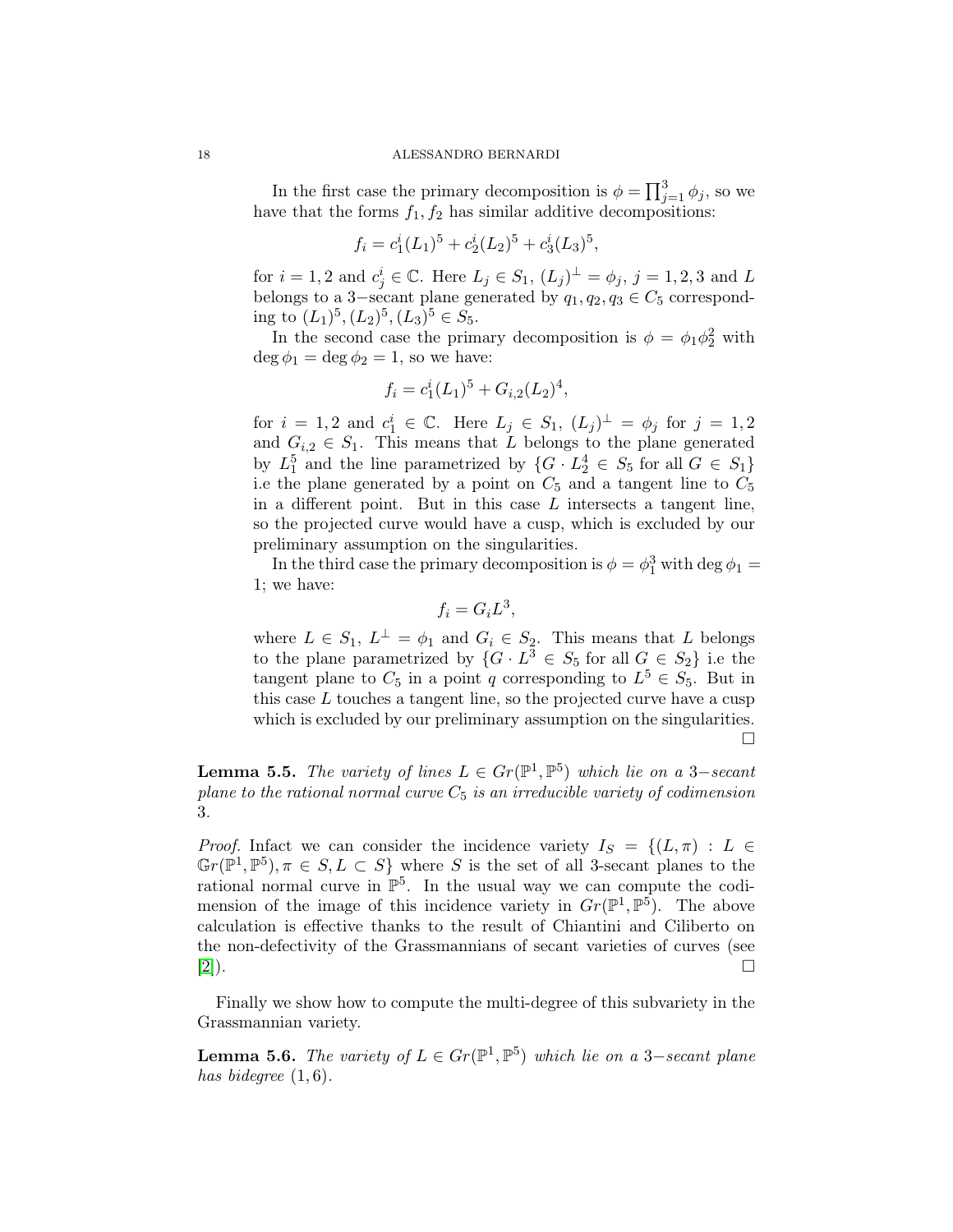*Proof.* If we fix a flag made of two non-empty linear subspaces of  $\mathbb{P}^5$  :  $\Lambda_0 \subsetneq$  $\Lambda_1$ , the Schubert variety of this flag is the set:

$$
\Omega(\Lambda_0,\Lambda_1) = \{ \Lambda \in Gr(\mathbb{P}^1,\mathbb{P}^5) \mid \dim(\Lambda \cap \Lambda_i) \geq i \text{ for } i = 0,1 \}.
$$

A class of equivalence of  $\Omega(\Lambda_0,\Lambda_1)$  under projectivities is called a Schubert cycle and is denoted by  $\Omega(l_0, l_1)$ , where  $l_i = \dim \Lambda_i$ .

A special Schubert cycle is  $\sigma_a = \Omega(4 - a, 5)$ . The multidegree of the considered variety is the set of the degrees of the intersection numbers of its with all Schubert cycles of dimension 3, i.e.  $\Omega(0, 4)$  and  $\Omega(1, 3)$ . With an easy computation we get that the first intersection number is 1 and the second one is 6.  $\Box$ 

Hence we obtained the following:

<span id="page-18-5"></span>**Theorem 5.7.**  $N_2^5(7, 11)$  *is an irreducible variety of codimension* 3 *and bidegree* (1,6)*, formed by the lines*  $L \cong \mathbb{P}^1$  *that lie on a* 3–*secant plane to the rational normal curve* C5*.*

## Acknowledgements

The results in this paper come from of my PhD thesis. I am very grateful to my advisor Professor Giorgio Ottaviani for the patience with which he followed this work very closely.

#### **REFERENCES**

- <span id="page-18-1"></span>[1] Iarrobino Anthony. Ancestor ideals of vector spaces of forms, and level algebra. J. Algebra, 272(2):530–580, 2004.
- <span id="page-18-9"></span>[2] L. Chiantini and C. Ciliberto. The Grassmannians of secant varieties of curves are not defective. Indag. Math. (N.S.), 13(1):23–28, 2002.
- <span id="page-18-2"></span>[3] D. Eisenbud and A. Van de Ven. On the normal bundles of smooth rational space curves. Math. Ann., 256(4):453–463, 1981.
- <span id="page-18-3"></span>[4] David Eisenbud and A. Van de Ven. On the variety of smooth rational space curves with given degree and normal bundle. *Invent. Math.*,  $67(1):89-100$ , 1982.
- <span id="page-18-0"></span>[5] Franco Ghione and Gianni Sacchiero. Normal bundles of rational curves in  $\mathbf{P}^3$ . Manuscripta Math., 33(2):111–128, 1980.
- <span id="page-18-6"></span>[6] A. Gimigliano, B. Harbourne, and M. Idà. On plane rational curves and the splitting of the tangent bundle. Accepted on Annali della Scuola Normale Superiore di Pisa, Classe di Scienze.
- <span id="page-18-10"></span>[7] A. Grothendieck. Sur la classification des fibrés holomorphes sur la sphère de Riemann. Amer. J. Math., 79:121–138, 1957.
- <span id="page-18-8"></span>[8] Joe Harris. Algebraic geometry, volume 133 of Graduate Texts in Mathematics. Springer-Verlag, New York, 1995. A first course, Corrected reprint of the 1992 original.
- <span id="page-18-11"></span>[9] Robin Hartshorne. Algebraic geometry. Springer-Verlag, New York, 1977. Graduate Texts in Mathematics, No. 52.
- <span id="page-18-7"></span>[10] Anthony Iarrobino and Vassil Kanev. Power sums, Gorenstein algebras, and determinantal loci, volume 1721 of Lecture Notes in Mathematics. Springer-Verlag, Berlin, 1999. Appendix C by Iarrobino and Steven L. Kleiman.
- <span id="page-18-4"></span>[11] Josep M. Miret. On the variety of rational curves in  $\mathbf{P}^n$ . Ann. Univ. Ferrara Sez. VII  $(N.S.), 32:55-65 (1987), 1986.$